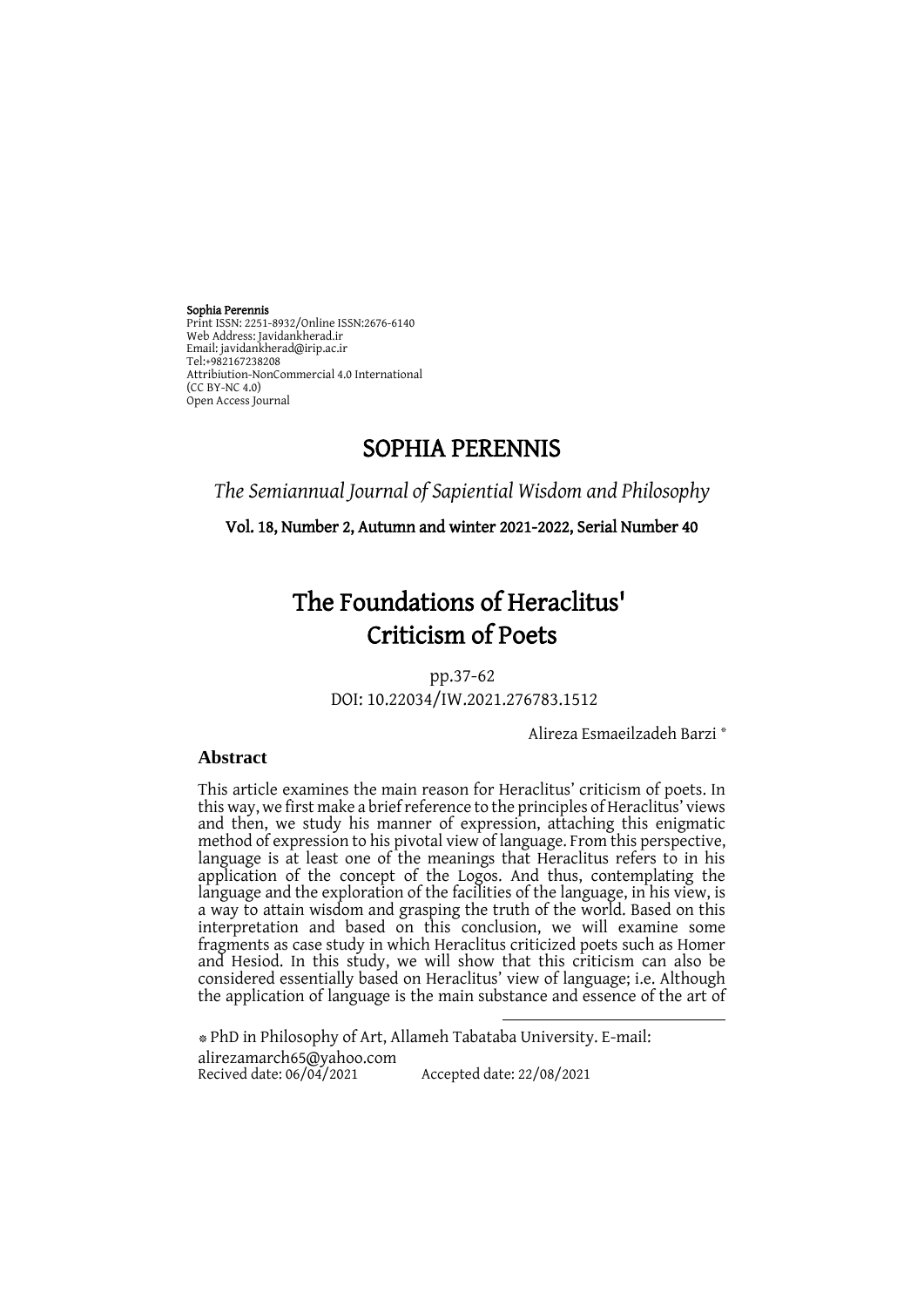poetry, Heraclitus insinuates in various ways that poets are unable to comprehend the essence and profundity of language and, in other words, are unable to solve the enigma of language, the enigma that requires the content of harmony and accommodation of contradictions. Therefore, it can be said that Heraclitus' aim in criticizing poets is to try to exclude those who can be considered as rivals for him in the field of language comprehension.

#### Keywords: Heraclitus, Poets, Criticism, Language, Logos, Enigma

As Plato said, the conflict between the poetry and philosophy is old in the Greece tradition. Besides Plato and Xenophanes, Heraclitus also had participated in this conflict and criticized the poets in his philosophy. However, each of them had their special perspective in criticizing the poets and participated in this conflict based on their special theoretical principles. Xenophanes especially had a religious view and considered the poets' definitions of gods as a shameful image. It is not so easy to summarize the critical view of Plato but we can say that, among all the subjects and issues, the main subject that had motivated him to criticize the poets was the harm that he believed the poets, in terms of ethics, imposed on the audiences.

Among these, the clarity of Heraclitus' view, which forced him to criticize the poets, is the least. Maybe, the complexity of Heraclitus' language is one of the reasons for the lack of clarity. The efforts for interpreting and understanding Heraclitus' thought were mostly focused on the essential basics of his thought, his polemical fragments also have been seen together, and there are no special attention to the basics of his criticism of poets.

In this paper, we will explain the especial view of Heraclitus about criticizing the poets and try to show how his critique has an unbreakable bond to the basics of this thought. According to this paper, the kind of Heraclitus' view of language is the most essential basic, which his critique about the poets is based upon it. In this regard, the author of this paper has two tasks: first, explaining the role of language in Heraclitus' philosophy, and second, indicating the connection between his critique of the poets and his especial view about the language.

Heraclitus always has been known as a philosopher who presents his ideas in a complex and puzzling way. The recent studies about his philosophy consider the essential view of Heraclitus about the importance of language as a justified and documented reason for the kind of use of language; according to this essential view language is no less than of a manifestation of the basic truth of the universe. From this point of view, Heraclitus considers the language as one of the most important implications of 'logos' by understanding of which we can understand the Logos in its basic meaning i.e. the principle of the world. In the other words, language is a complex and puzzling image of the complex and puzzling rationality of the world and we can understand the main truth by understanding the complexity and meaning of this image. Therefore, since he believes that the language itself is like a puzzle then his language is also puzzling; he also believes that we can understand the truth of the world by addressing this puzzle and solving it.

However, in spite of this presenting method of Heraclitus that can be considered as a poetic method, although never converts to a poem termly,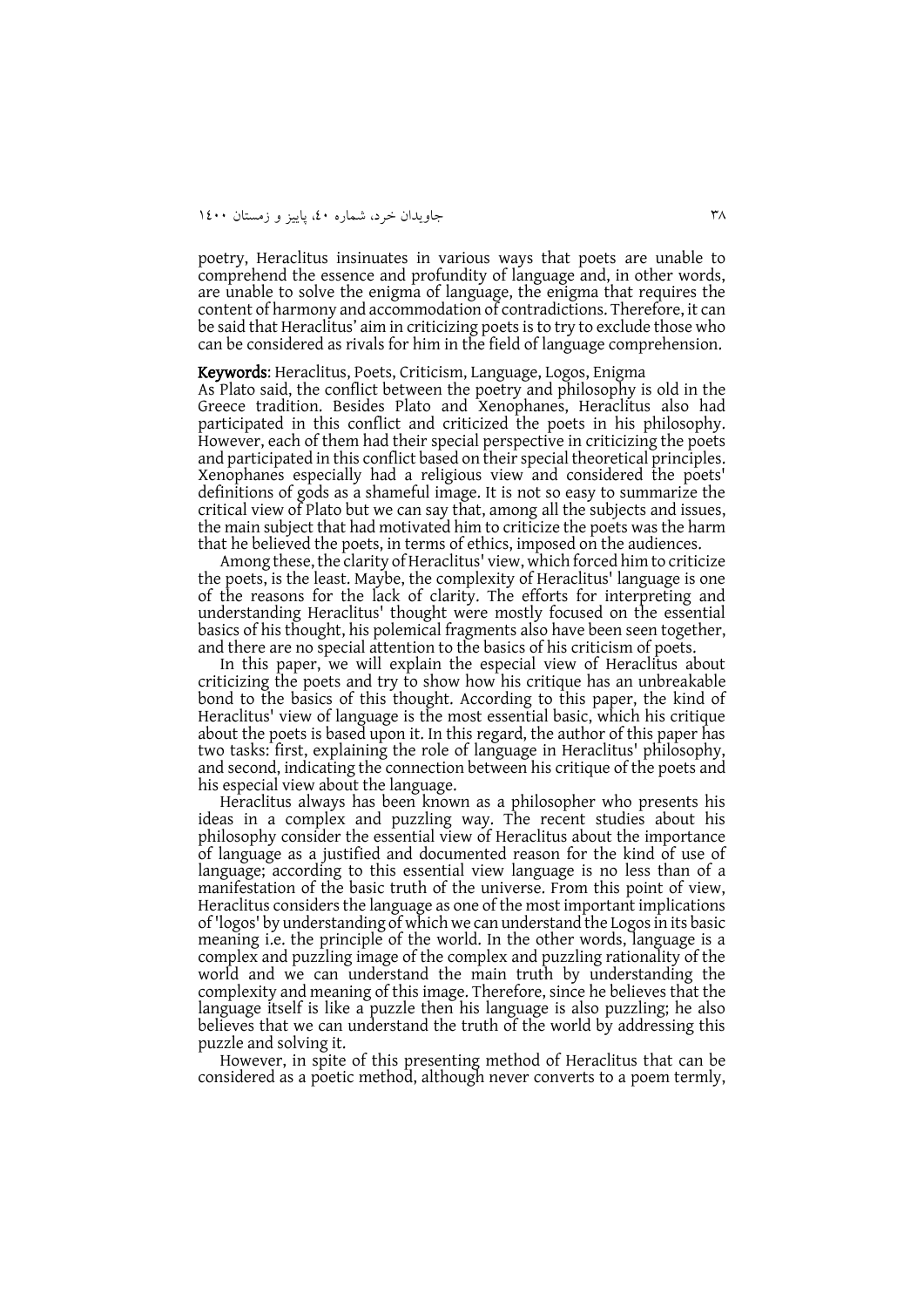he criticizes the poets such as Homer and Hesiod repeatedly. In this paper, we have tried to explain the common point of reliance and basis of these critiques in the framework of Heraclitus' philosophy by studying the fragments related to the critique of the poets. This study shows that always, in all cases, it is assumed that the poets could not understand the deep layers of language such as the various relations between words and phrases, and the hidden and secondary meanings that can be extracted from them. For example, we can mention these critiques: 1.The lack of understanding of Hesiod about the identity of night and day that are connected in the linguistic level. 2. The inability of Homer in solving a childish puzzle that needs an uncommon and unexpected meaning of the expressions to solve. 3. The hidden contradiction of Homer's sayings in the cases where he speaks about the war and its importance. Finally, 4. Emphasizing the priority of the hidden harmony compared to the apparent one can be an implication of the confrontation between the deep harmony between words and the superficial and rhythmic harmony existed in the poem. These cases are the most important critiques about the poets that existed in the Heraclitus' fragments and we can refer all of them to the common principle of inability in the deep understanding of the language.

Therefore, as a conclusion, we can say that Heraclitus sees the language as an image or manifestation of Logos, and therefore it can be a manifestation of the truth of the world. In the other words, the language itself is a puzzle that needs a hearing ear, an expectation for finding an unexpected matter, and any attempt to deepen in the depth of the words. However, based on the interpretation of his critical fragments, Heraclitus believes that the poets could not deepen in the depth of the language, although they addressed the complexity of the language and explored the meanings of the words more than anyone else explored apparently. In Heraclitus' opinion, the poets cannot understand the puzzle, which means he believes that they are unable to reach the depth of language. If they understand the meanings of the words, even the meaning of the words they say, then they could understand the truth of the unity of opposites. As Heraclitus attempts to show, poets only address the language superficially, trapped in its apparent harmony, and only the prose-writer wise who achieve the mystery of unity could understand the hidden truth. In a sense, we can say that since the poets commonly are considered as the most familiar people with the deep essence of the language and the best people in recognizing the capabilities, complexities, and hidden meanings of the language, Heraclitus, the prose-writer, who knows the language as a manifestation of the world's truth and a domain for understanding and expressing it, can guarantee his position as a person who has an original and deep relationship with the language only by indicating the inability of the poets in deepening in the depth of the language.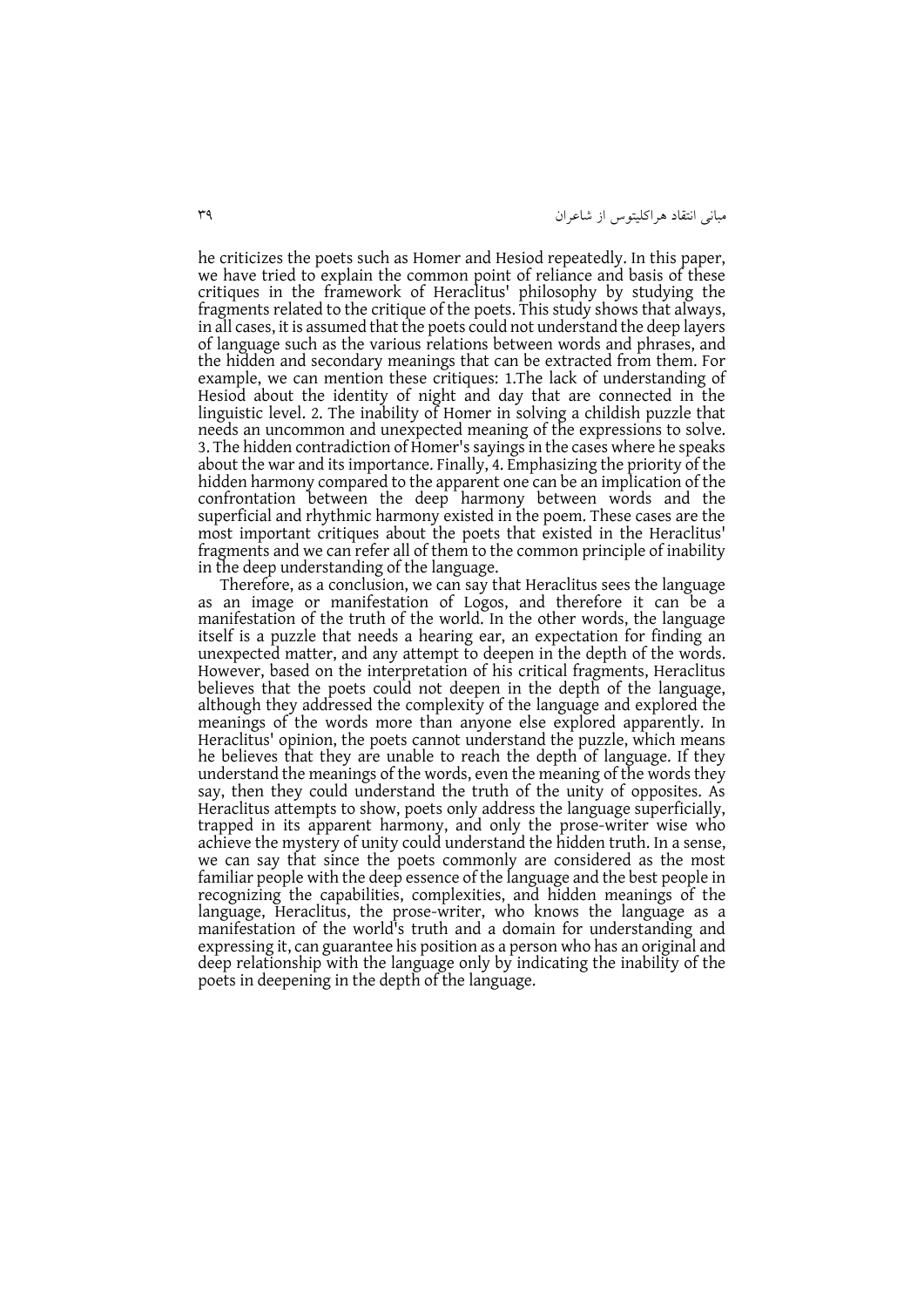04 جاويدان خرد، شماره ،04 پايیز و زمستان 0044

#### References

- Borgmann, Albert. (1974*). The Philosophy of Language*. Hague: Nijhoff.
- Burnet, John (1920*). Early Greek Philosophy* (3rd Edition). London: A & C Black.
- Graham, Daniel W. (2010*). The Texts of Early Greek Philosophy*. Cambridge: Cambridge University Press.
- Graham, Daniel W. (2019). "*Heraclitus*", *The Stanford Encyclopedia of Philosophy* (fall 2019 Edition), Edward N. Zalta (ed.), URL <https://plato.stanford.edu/archives/fall2019/entries/heraclitus/>.
- Hülsz, Enrique. (2013). "*Heraclitus on Logos: Language, Rationality and the Real*" in: Doctrine and Doxography, Ed by Sider & Obbink. De Gruyter. pp. 281-301.
- Kahn, Charles H. (1964). "*A New Look At Heraclitus*" in: American Philosophical Quarterly, Vol. 1, No. 3, pp. 189-203.
- Kahn, Charles H. (1979*). The Art and Thought of Heraclitus*. Cambridge: Cambridge University Press.
- Kirk, G.S. (1954*). Heraclitus, The Cosmic Fragments*. Cambridge: Cambridge University Press.
- Laertius, Diogenes. (2018). *Lives of The Eminent Philosophers*. Trans by Pamela Mensch. Oxford: Oxford University Press.
- Lavigne, Donald. (2016). "*Archilochus and Homer in the Rhapsodic Context*" in: Iambus and Elegy. Ed by L. Swift & C. Carey. Oxford: Oxford University Press. pp. 74-98.
- Marcovich, Miroslav. (1967*). Heraclitus*. Merida, Venezuela: The Los Andes University Press.
- Nussbaum, Martha. (1972). "*Psyche in Heraclitus I*" in: Phronesis, 17. pp. 1–16.
- Plato. (1997). *Complete Works*. Ed by John M. Cooper. Cambridge: Hackett Publishing Company.
- Robinson, T.M. (1987). *Heraclitus: Fragments, A Text with Translation and Commentary.* Toronto: University of Toronto Press.
- Seuren, Pieter. (1396). Western Linguistics. An Historical Introduction. Trans by Haghshenas. Tehran: SAMT. (in Persian).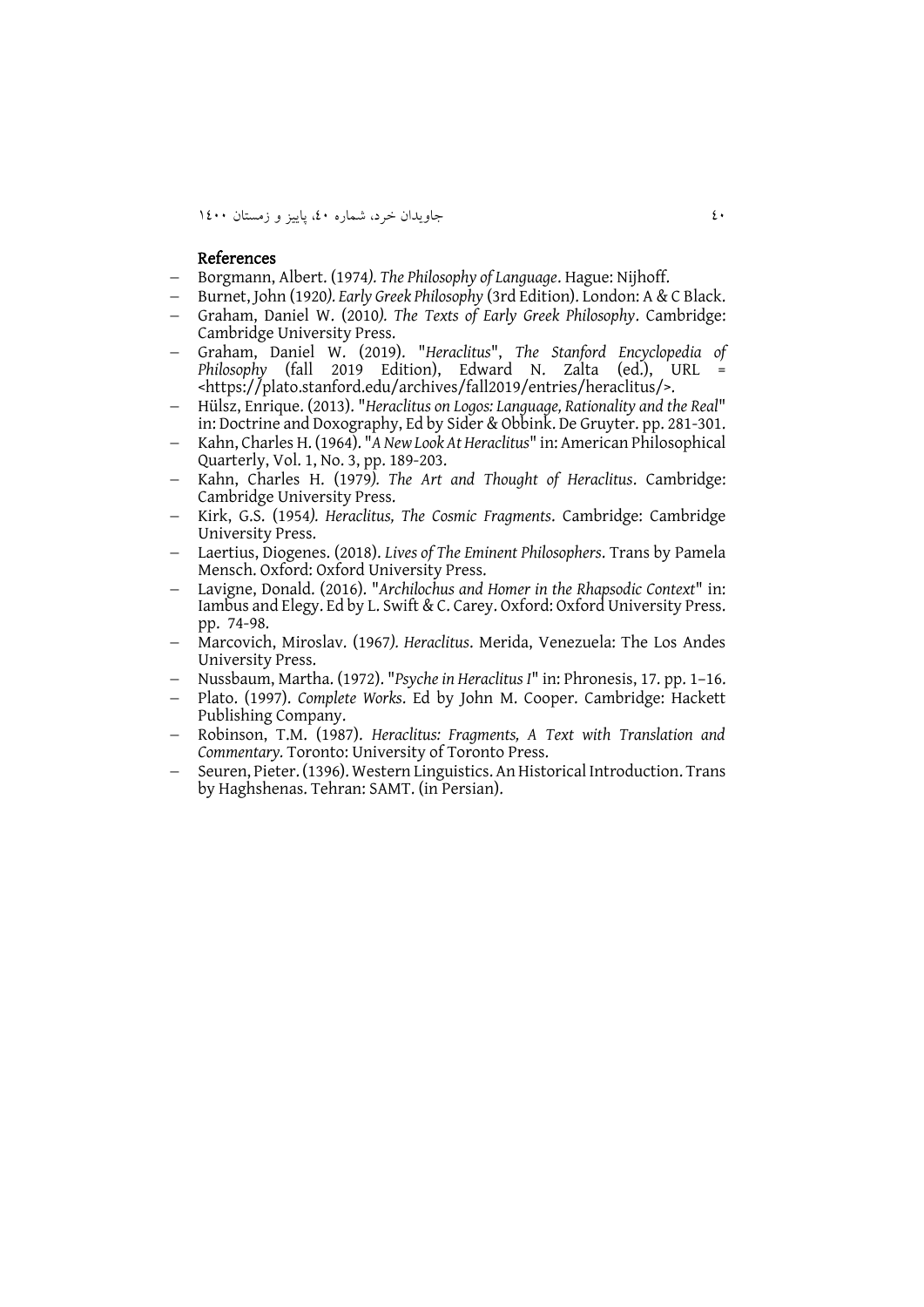**این مقاله دارای درجه علمی-پژوهشی است**

**مبانی انتقاد هراکلیتوس از شاعران**

**مجله علمی جاویدانخرد، شماره ،04 پاییز و زمستان ،0044 صفحات -73 26**

**\* علیرضا اسماعیلزاده برزی**

**چکیده** اين مقاله به بررسی مبانی فلسفی انتقاد هراکلیتوس از شاعران می پردازد. در اين م سیر، پس از اشاره ای مختصر به اصول نظرات هراکلیتوس، به بررسی سبک بیان او میپردازيم و اين شیوة معماگونة بیان را به ديدگاه محوری او دربارة زبان پیوند میدهیم. از اين منظر، زبان دستتت کم يکی از معانی مورد اشتارة هراکلیتوس در استتفاده از مفمول لوگوس است و بنابراين از نظر او تعمق در زبان و کاوش در امکانات واژگان، راهی برای دســـت يافتن به خردمندی و فهم حقیقت عالم اســت. مبتنی بر این تفســير و با تکیه بر اين نتیجه گیری، به بررس<sub>تی</sub> موردی قط عاتی خواهیم پردا خت که در آنها هراکلیتوس به انتقاد از شتتاعرانی همنون هومر و هزيود پرداخته استت . در اين بررســي نشــان خواهیم داد که اين انتقاد نيز می تواند اســـاســـاً مبتنی بر ديدگاه هراکليتوس در خصـوص زبان دانســته شــود. يعنی علی رغم اينکه استفاده از زبان مادّه و خمیرهٔ اصلی هنر شعر است، هراکلیتوس به طرق گوناگونی اين معنا را القاء می کند که شاعران ناتوان از د ست يابی به جوهره

> \* دانشآموخته دکترای فلسفه هنر از داننگاه عالمه با بايی رايانامه: [alirezamarch65@yahoo.com](mailto:alirezamarch65@yahoo.com) تاريخ دريافت: ١٤٠٠/١/١٧ مه : تاريخ پذيرش: ١٤٠٠/٥/٣١

**.**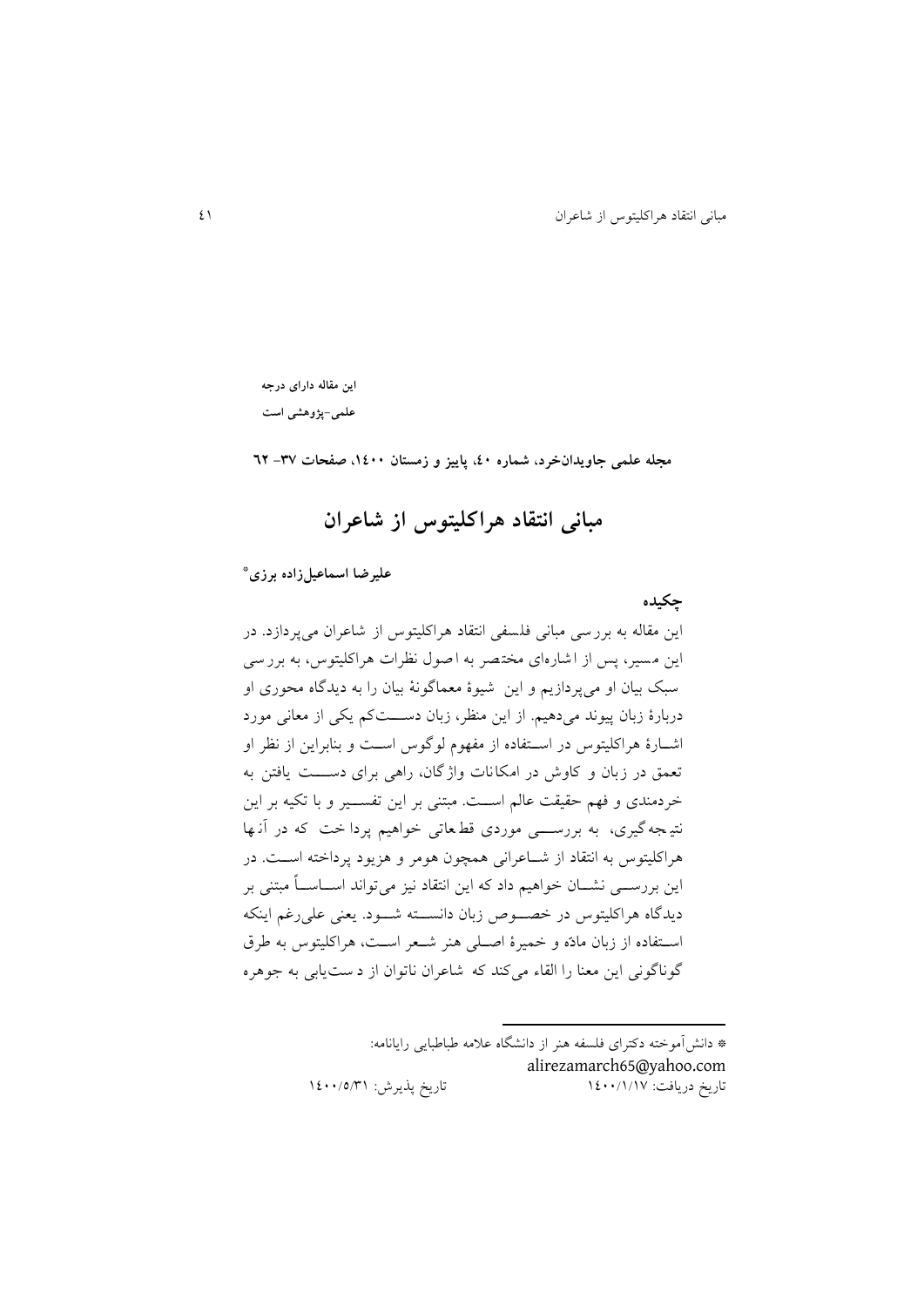و عمق زبان هستتند و به تعبیری از حل معمای زبان عاجزند؛ معمایی که حل آن لازمهٔ رسـیدن به مضــمون هماهنگی و تطابق اضــداد اســت. به این ترتیب می توان گفت که مقصود هراکلیتوس در نقد شاعران، کوشش برای از میدان به در کردن کسانی است که می توانند همچون رقیبان او در میدان فهم زبان به شمار بیايند. **واژگان کلیدی:** هراکلیتوس، شاعران، انتقاد، زبان، لوگوس، معما.

**.0 مقدمه**

نخستین فیلسوفی که حکم به بیرون راندن شاعران داد، افال ون نبود که آنما را با احترال و پس از نثار روغن مُر و سربند پشمین از آرمانشهر خود تبعید کرد (Republic, 398a). پیش از او هراکلیتوس بود که با خشـــمی نمایان تر گفت که هومر را باید از میدان مسابقات بیرون راند و چماق2کوب کرد (Fr. 42) ْ. البته چنانکه افلاطون گفته است، نزاع میان فلستتفه و شتتعر نزاعی ديرين استت و پیش از هراکلیتوس نیز فیلستتوفی همنون کزنوفانس شاعران را هدف انتقاد قرار داده بود. اما هر يک از اين فيلسوفان منظر خاص خود را در انتقاد از شـــاعران داشـــتند و با تکیه بر مبانی نظری خاص خود در اين نزاع ديرين وارد شدند. کزنوفانس به ويژه از منظری دينی می $\mathcal{S}_{\zeta}$ ويست و تر سيم شاعران از خدايان را تصويری شرمآور و ننگين می شمرد (11, 12 .Fr). خلاصه کردن منظر انتقادی افلاطون به این آســانی نیســت اما می توان گفت از بین همهٔ مبانی و جهاتی که او را به نقد شاعران برمی انگیخت، مبنا و جهت اصلی، آسیبی بود که به اعتقاد او شاعر از حیث اخالقی بر مخا بانش وارد میآورد.

اما در اين ميان و ضوح منظری که هراکليتوس را به نقد شاعران وادا شته ا ست از همه کمتر است. پیچیدگی زبان هراکلیتوس شاید یکی از دلایل این عدم و ضوح با شد. کو شش ها برای تفسیر و فهم اندیشهٔ هراکلیتوس بیشتر متمرکز بر مبانی اساسی اندیشهٔ او بودهاند و قطعات جدالی او نیز اغلب در کنار هم نگريسته شده اند و توجه ويژهای به مبانی نقد او از شاعران مبذول نشده است.

ما در اين مقاله به تبيين منظر ويژهٔ هراکليتوس در نقد شــــاعران خواهیم پرداخت و میکوشیم تا ننان دهیم که چگونه انتقاد او پیوندی ناگسستنی با مبانی تفکر او دارد. بر حسب ادعای اين مقاله، نوع نگاه هراکليتوس به زبان، اسا سی ترين بنيادی است که نقد او بر شاعران را می بايـ ست بر آن مبتنی دانـ ست. از اين حيث دو وظيفهٔ عمده بر دوش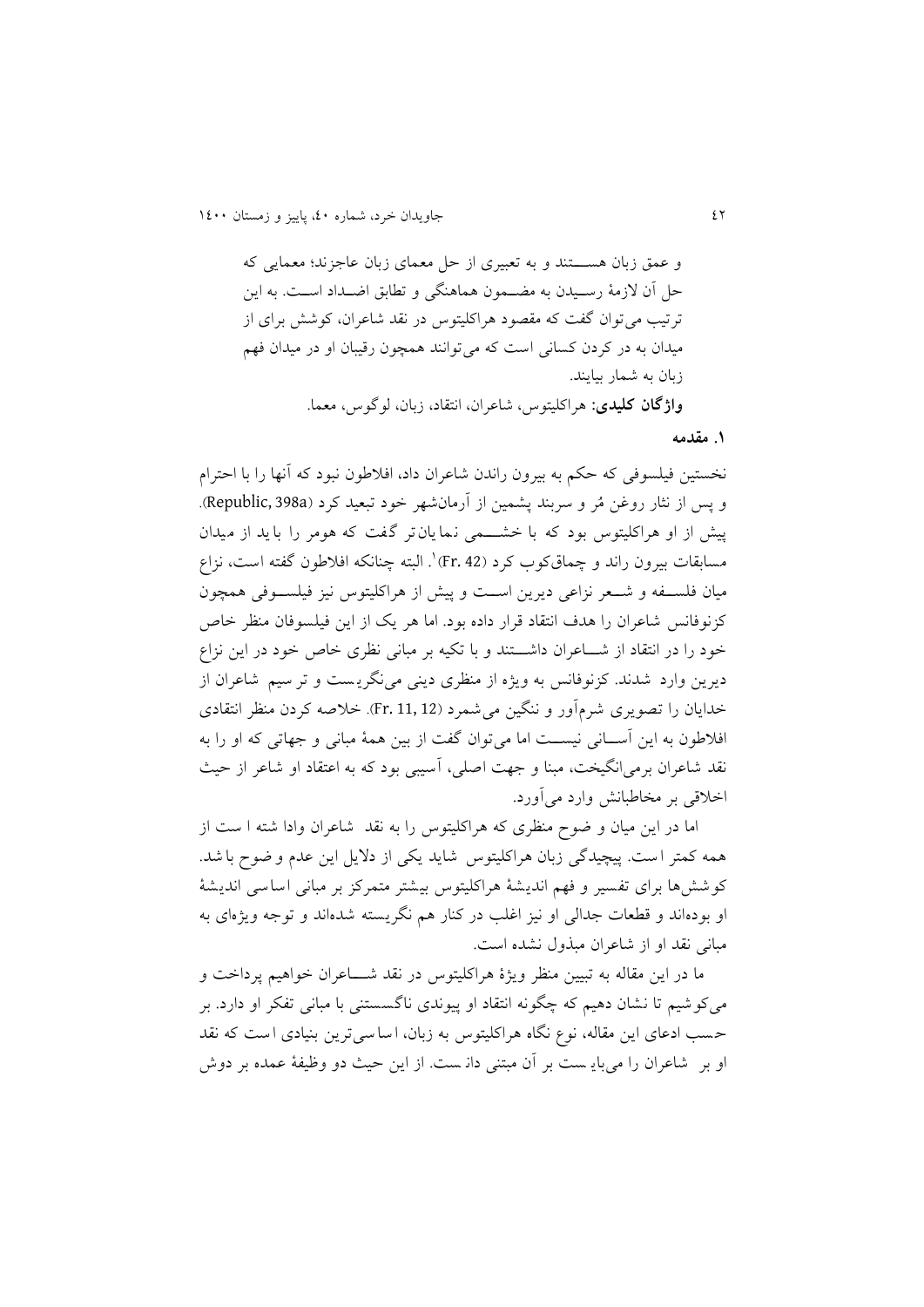نگارندهٔ این مقاله است. نخست، تبیین جایگاه زبان در فلسفهٔ هراکلیتوس و دوم، نشان دادن نسـبت انتقاد او از شـاعران با نگاه خاص او به زبان. اگرچه غايت نهايی و سـخن تازهٔ اين مقاله به ويژه به مورد دوم برمی گردد اما تبيينی که در اينجا از جايگاه زبان در فلسفهٔ هراکلیتوس ارائه می شود نیز خالی از اندیشهای تازه و نگاهی نو نیست.

**.6 مضمون فلسفة هراکلیتوس و سبک بیان او**

پیتر سورن<sup>۲</sup> کتاب جامع خود دربارهٔ زبانشناسی را با اشاره به تأثیر و اهمیت هراکلیتوس آغاز می کند (سورن، ١٣٩٦: ٢٩-٢٧). آلبرت بورگمن نیز نخستین بخش از کتاب *«فلسفهٔ* زبان» خود را به بحث دربارهٔ جايگاه زبان در انديشهٔ اين فيلسوف اختصاص داده است )3-19 1974: ,Borgmann). اين انعکاستتی از اهمی نقش زبان در فلستتفة هراکلیتوس ا ست، تا به جايي كه شايد بتوان گفت هر فهمي از اين فلـسفه بدون توجه به جايگاه و کارکرد زبان بـ سیار ناقص و ناکافی خواهد بود. مـسیری که ما در اینجا برای نـ شان دادن اين جايگاه برگزيدهايم اين ا ست که پس از ا شارهای مخت صر به م ضامين بنيادين تفکر هراکلیتوس، به شیوهٔ خاص او در ارائهٔ این م ضامین توجه کنیم و پس از آن به پر سش از چرايی استفاده از اين شیوه بپردازيم.

مضــمون هماهنگی و وحدت بنیادين اضــداد را می توان اســاســی ترين جنبهٔ تفکر هراکلیتوس دانست که به طور مستقیم یا غیرمستقیم در بسیاری از قطعات به جا مانده از او تکرار می شود. میروسلاو مارکوویچ نوزده قطعه را به عنوان قطعاتی دستهبندی می کند که به طور مستقیم و مشخص به آموزهٔ هماهنگی یا تطابق اضداد اشاره می کنند. کثرت اين قطعات از آن روست که طرق متفاوت و اشکال گوناگون نسبت میان اضداد را نشان میدهند؛ مثل وجود دو امر متضاد در يک چيز، تشکيل يک کل واحد توسط دو متضـاد، جايگزيني پذيري دو متضـاد، تضـايف آنها و نسـبتهاي ديگري از اين دسـت )158-255 1967: ,Marcovich). اما ارجاع به مفمول تواد فراتر از اين اشاره های مستقیم است؛ چنانکه دنیل گراهام اشاره میکند، میتوان گفت که حتی آموزهٔ «سیلان» به عنوان يکی از مشــهورترين مضــامين فلســفهٔ هراکليتوس، در حقیقت نمونهای خاص از آموزهٔ کلی وحدت اضــداد اســت که به اين همانی و در عین حال نا اين همانی چیزها در طی زمان دلالت میکند (3.2 Graham, 2019, 3.2). محوريت آتش در کیهان شنا سی هراکلیتوس نیز در پیوند با ایدهٔ اصلی هراکلیتوس است؛ زیرا آتش می تواند تصـویری از سـاختار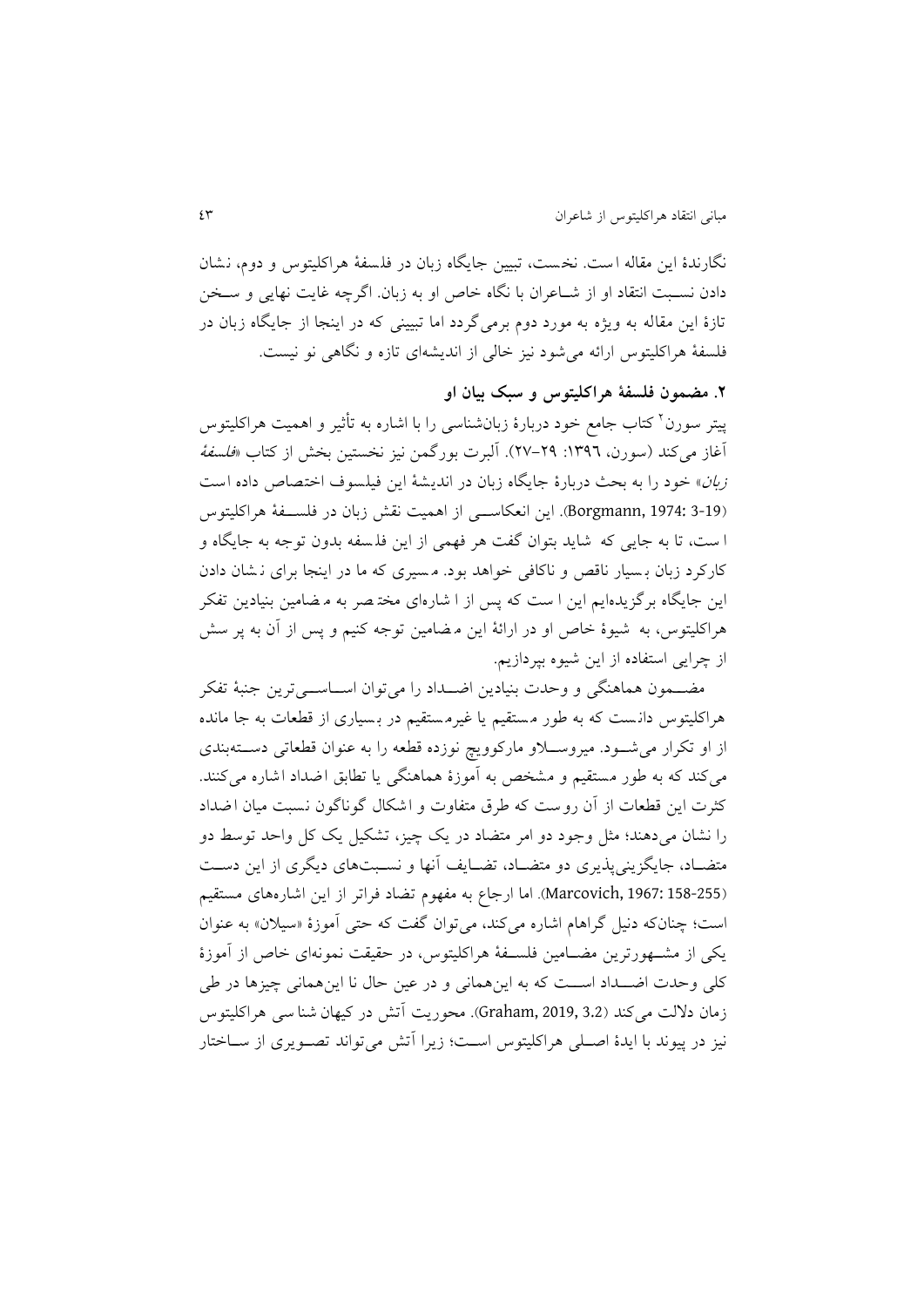هماهنگ جمان با شد که در عین ت واد و تغییر، همننان به عنوان يک واحد ثاب حفظ میشود.

در کنار اين مضامين اساسی و برجسته می توان از بسیاری موضوعات ديگر نيز ياد کرد که در قطعات هراکلیتوس به آنها اشاره شده است؛ از اين جمله به ويژه می توان به ديدگاه هراکليتوس دربارهٔ نفس از سان و م ضامين مرتبط به آن همچون معرفت يا مرگ ا شاره کرد؛ در عین حال در همهٔ این موارد نیز میتوان ردپای رو شنی از مفهوم وحدت يا هماهنگی ا داد را مناهده کرد.

اما قـصد ما تفـصیل دستگاه فکری هراکلیتوس نیست. این گذر اجمالی برای آن بود که به اين پر سش بر سيم: هراکليتوس اين م ضامين را «چگونه» بيان میکند؟ شيوهٔ بيان هراکلیتوس شمرتی کمتر از محتوای بیان او ندارد. ابمال و د شواری عبارات او از همان عهد باســتان در میان اهل فلســفه مشـــهور و مذکور بوده اســت. ديوگنس لائرتیوس از سقراط نقل کرده است که در اشاره به دشواری و عمق عبارات هراکلیتوس گفته است: »غواصتتی دلوستتی میبايستت تا معنای آن را دريابد« )22 ,II ,Laertius .D). الئرتیوس همچنین هجو یهٔ تیمون فیلوســـی<sup>۳</sup> را ذکر میکند که هراکلیتوس را قبیل و قالگری ناستتزاگو و »معما پرداز« (αἰνικτής (خوانده استت )6 :IX :Ibid). به ورکلی چنان که برنت می گوید «سبک [بیان] هراکلیتوس به ابهام شـهره اسـت و همین موجب شـد که بعدها او را یفیلستتتوفه "تاريک " لقب دهند « )97 1920: ,Burnet). اما ابمال عبارات هراکلیتوس از ستتر بیمعنايی يا آشتتفتگی نیستت بلکه گاهی تکثر معانی استت که فمم عبارت را پیچیده می کند. آنچه که چنین کیفیتی را در بیان او ایجاد می کند استقادهٔ حداکثری او از چندمعنايی کلمات و پیوندهای ريشــــهای و شـــباهتهای ظاهری آنها و همننین صتورتبندیهای دستتوری خاصتی است که در عبارات خود به کار میبرد. چارلز کان در کتاب تأثیرگذار خود<sup>، محر</sup>ب *باب فلسفهٔ هراکلیتوس،* برای ا شاره به این معنا از اصتتطالح »تراکم زبانی« (density linguistic (استتتفاده کرده و آن را به عنوان »بیان کثرتی از ايدهها در واژه يا عبارتی واحد» تعريف میکند (89 :Kahn, 1979). کان تراکم زبانی را ايجاد كنندهٔ نوعی «ابهام معنادار» (meaningful ambiguity) يا «ابهام تعمّدي» (intentional ambiguity) در متن قلمداد می کند و آن را اين گونه توضـــيح می دهد: «استفاده از ابهام واژگانی يا نحوی، همچون وسیلهای برای گفتن همزمان و يکبارهٔ چند جیز » (91 :Ibid).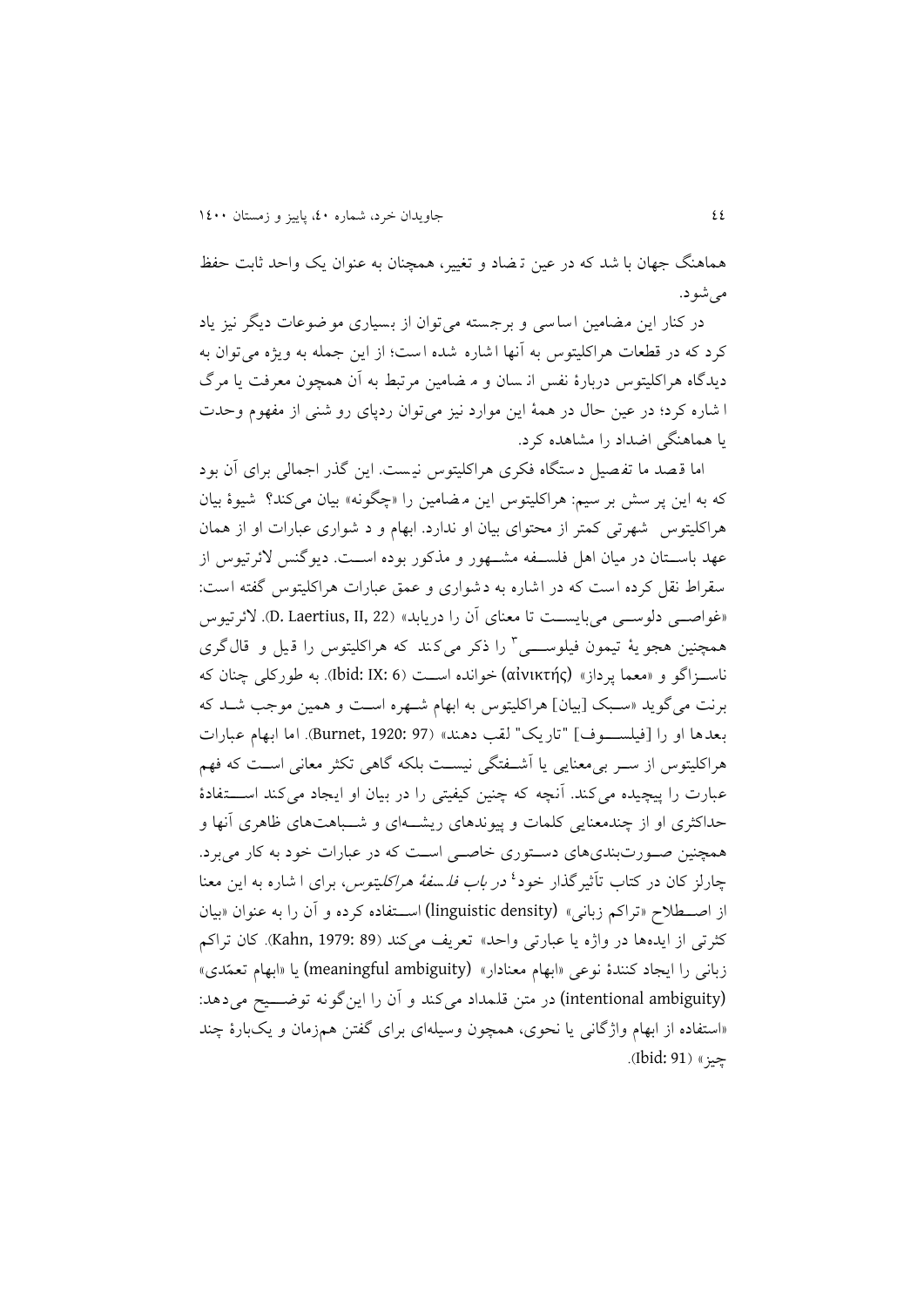برای روشتتن شتتدن مطلب میتوان عباراتی از هراکلیتوس را به عنوان نمونههايی از سبک بیان او ملاحظه کرد. نمونه اول که با تفصیل نسبتاً بیشتری به آن می پردازیم قطعه 03 استت : »کمان، نامش βίος( کمان/ زندگی( استت ، اما کارش مرگ استت «. دربارة ظرائف و معانی اين عبارت نكات زيادى را می توان مطرح كرد اما نكتهٔ كليدى در اين جا ايهامي استت که در کلمهٔ «بيوس» وجود دارد. اين کلمه بهويژه در صورت نوشــتاریاش میٍتواند هم به معنای زندگی باشــد و هم به معنای کمان°. هراکلیتوس از جناسی که میان این دو کلمه وجود داشته استفاده کرده است تا برخی از مضامین اصلی اندي شهٔ خود را ارائه کند. ته ضاد میان «نام» و «کار» از يک سو و «زندگی» و «مرگ» از ســـوی ديگر، اين عبارت را تبديل به يکی از نمونههای برجســـتهٔ ارائهٔ مفهوم هماهنگی اضــــــــداد میکند. به تعبیر کِرک، در این عبارت «کمان نمونهای از هماهنگی دو حالت عمیقاً متـضاد در يک مورد جزئی انـضمامی ا ست» (Kirk, 1954: 122). يعنی يک شيء واحد که همان کمان باشتتد، به واستتطة نامش از يک ستتو و کارش از ستتوی ديگر، هماهنگی و وحدت میان دو امر ظاهرا دارای حداکثر توتتتاد، يعنی مرگ و زندگی را نشان میدهد. اما خود اين شيء جزئی به واسطهٔ شکل ظاهری و به واسطهٔ غاياتی که از عملکرد آن حا صل می شود نیز مفهوم هماهنگی ا ضداد را به نمايش میگذارد. يعنی از يک سو کمان در شکع ظاهری خود به تعبیر بورگمن »وحدت نیروهای متواد چوب و زه است» (Borgmann, 1974: 12) و از سوی ديگر از حيث غايتاتش نوعی وحدت میان مرگ و زندگی است، زیرا چنانکه کان اشـاره میکند «وقتی اسـتفاده از کمان در شتکار را در نظر داشتته باشتیم، مرگ حیوان موجب ادامه زندگی شتکارچی میشتود« )202 1979: ,Kahn). بنابراين هراکلیتوس در عبارت خود با تکیه بر ايمامی که در يک کلمه وجود دارد، مجموعهای از تضادها را در ذهن خواننده احضار می کند که در نوعی هماهنگی و وحدت با يکديگر هستند. از اين رو چنان که بورگمن به درستی خاطرنشان کرده اســت میتوان گفت که در اينجا «هراکليتوس به هيچ وجه اســتدلال نمیکند بلکه توتتتادی را عر تتته می کند « )12 1974: ,Borgmann). به عبارت ديگر هراکلیتوس نمیکو شد تا از م سیر ا ستدالل های منطقی، چنانکه يک ذهن ار سطويی ممکن ا س انتظار داشته باشد، پیوندی را میان مفاهیم مختلف نشان دهد یا مفهومی را مستدل سازد بلکه با چینش و انتخابی منا سب صرفاً اجازه می دهد تا یک واژه به وا سطهٔ امکانات و نیروهای زبانی خود مفمومی را ترسیم و القاء کند.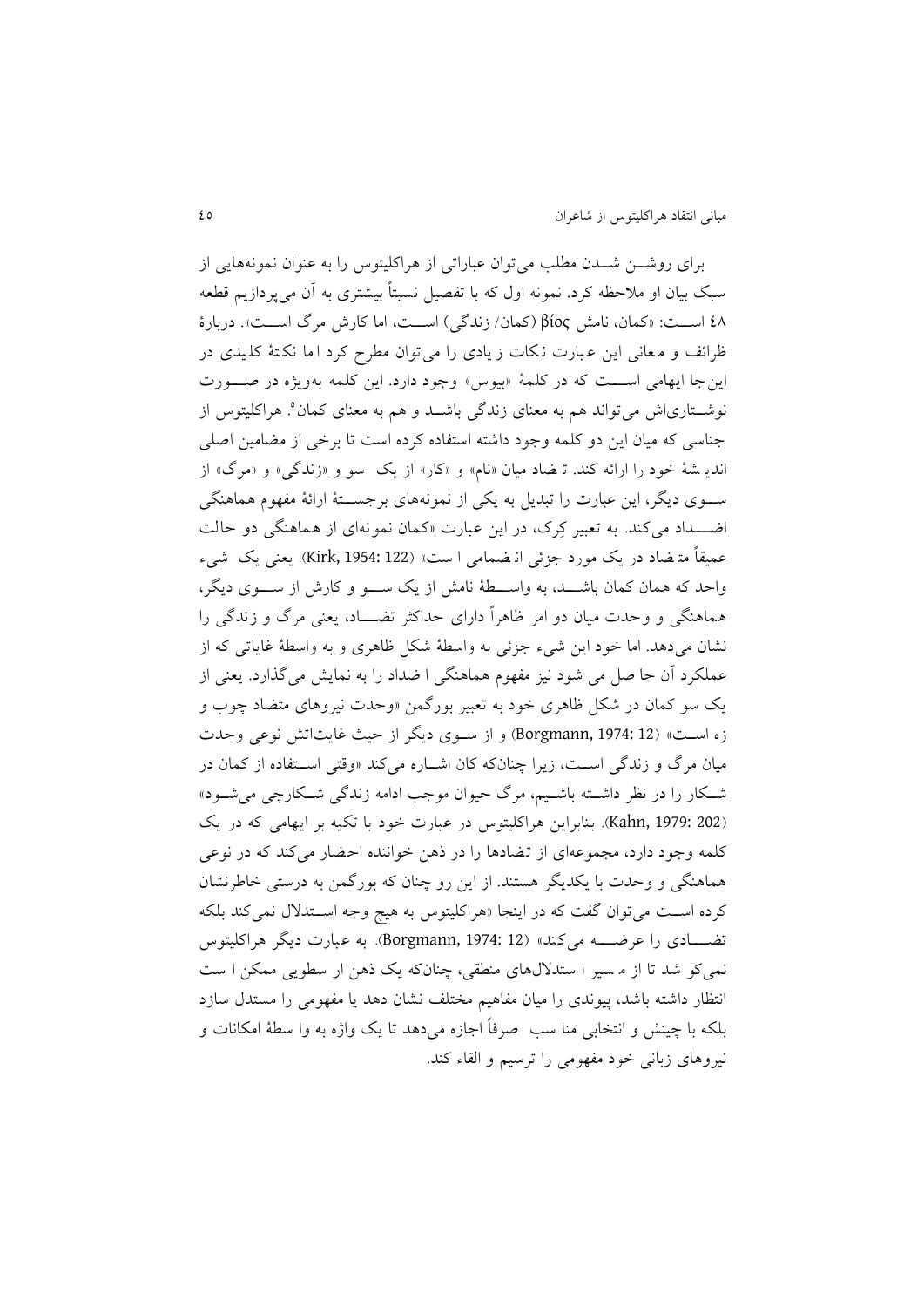به عنوان نمونهای ديگر میتوان به قطعه 43 اشاره کرد: »چنم گیرترين (δοκέοντα( یآدمیانه پندارهايی (δοκιμώτατος (میدانند ی. . .ه«. در اين عبارت دو کلمة چنتتمگیر (يا م شهور) و پندار که نقش ا سا سی در معنای عبارت دارند، هر دو از ري شهای واحد «دوکئین» به معنای «به نظر رسـيدن» گرفته شـدهاند و اين نسـبت همريشگی مهمترين حلقة پیوند اين دو مفمول به يکديگر بوده استت . در واقع در اين عبارت هراکلیتوس از نسبت ريشهای دو واژه استفاده می کند تا در کوتاهترين بيان اين مفهوم را منتقل کند که مردمان منتمور به خرد، تنما به ستبب ارائه و بیان ظن و گمانهای دور از حقیق خود به اين شـــهرت دســـت يافته|ند. يا قطعه ٢٥: «مرگ بزرگتر (μόροι μέζονες)، بزرگتر بهره (μέζονας μοίρας) را کسب می کند»؛ در اين قطعه علاوه بر همريشه بودن کلمات مرگ (موروس) و بهره (مويرا) که پيوند دهندۀ اين دو مفهوم اســـت، ســـاختار نحوی خاص عبارت نیز با حالت دوری خود (مرگ بزرگتر، بزرگتر بهره) گويی بر انطباق و رابطهٔ متقابل نوع مرگ و نوع بهرهای که کسب میشود تأکید میکند.

بیراه نیســـت اگر بگويیم که تقريباً همهٔ عبارات هراکلیتوس را می توان به عنوان نمونههايی از ســـبک خاص بیان او و نوع ويژهٔ اســـتفادهٔ او از زبان نقل کرد. به جهت همین طرز خاص استفاده از زبان است که عبارات هراکلیتوس اغلب اوقات شکل معماهايی را پیدا میکنند که بايد حل شوند و نه استدلال هايی که بايد از مقدمه تا نتیجه پی گیری شوند. به همین دلیل است که از تیمون فیلوسی تا پژوهشگران امروزی همگی معما را جزئی از شـــيوهٔ بيان هراکليتوس شـــمردهاند (نک به: & 193 :Kahn, 1964 .)Graham, 2010: 136

اما پرسش مقدر بعدی اين خواهد بود که دليل و دلالت اين شيوهٔ بيان يا اين طرز خاص استفاده از زبان چیس ؟ چرا هراکلیتوس معماگون سخن میگويد؟

**.7 لوگوس هراکلیتوس، زبان همچون تجلی حقیقت** سادهترين و شايد بتوان گفت بدبينانهترين نوع پاسخ به پرسش فوق را در کار برنت میتوان ديد. برنت پس از طرح پرسش از چرايی سبک هراکليتوس می نويسد: اولاً اين سبکِ معمول آن روزگار بوده ا ست. حوادث شورانگیز دوران و رواج و نفوذ عالئق مذهبی، لحنی پیامبرانه به گفتار پینروان تفکر بخنیده بود. پیندار و آيسخولوس نیز همین لحن را داشتند. به عالوه، آن عصر، عصر شخصی های بزرگ بود و چنین کسـانی اغلب متمایل به انزوا و نخوت هســتند. دســتکم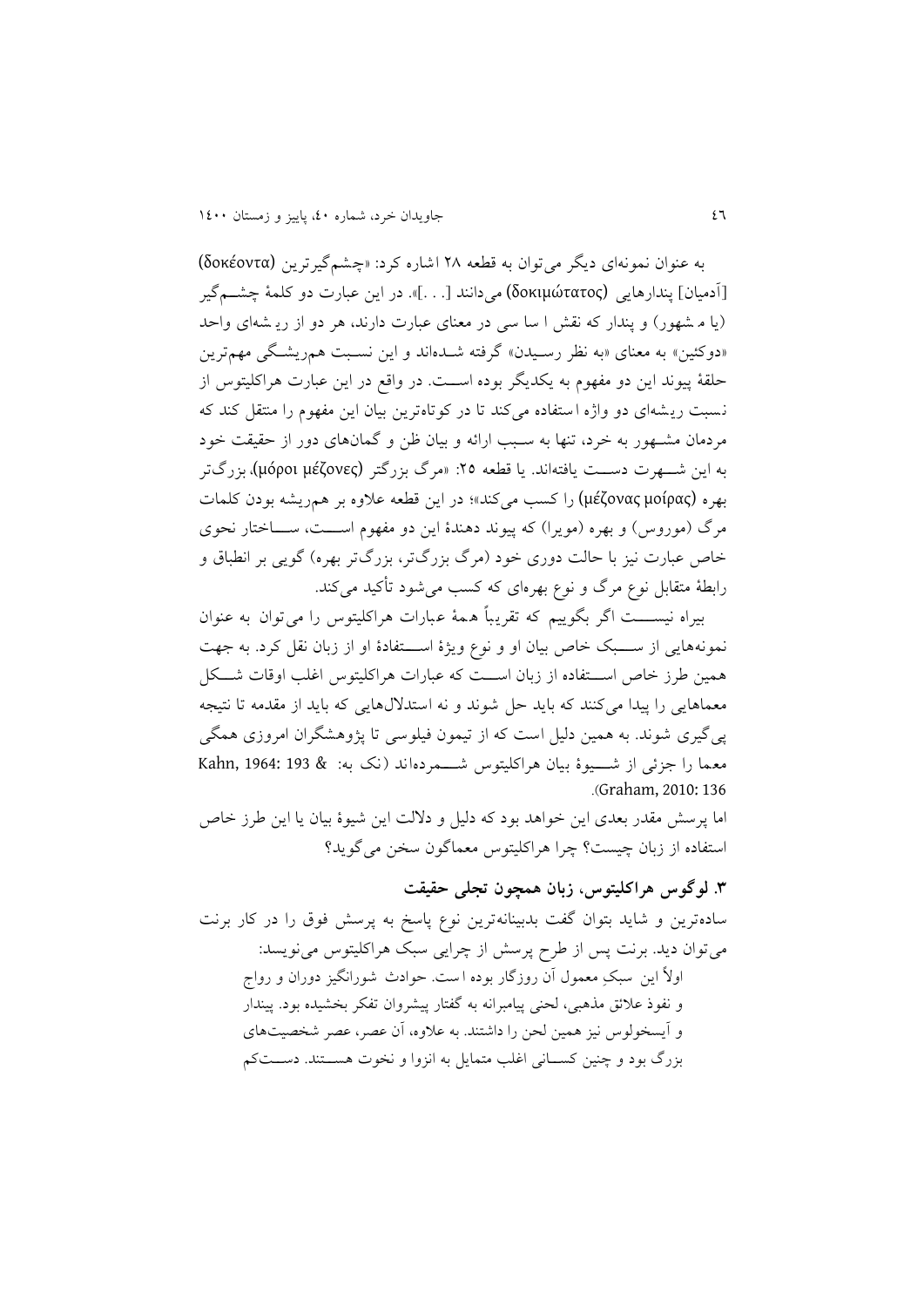هراکلیتوس چنین بود. ی. . .ه به نظر میرستتد اين همان ديدگاه تئوفراستتتوس استت که گفته استت خلق و خوی ستتودازده ی هراکلیتوس گاهی گفتار او را ناکامل و آشفته ساخته است (97: Burnet, 1920).

به این ترتیب برنت هیچ دلیلی برای ســـبک خاص بیان هراکلیتوس نمی بیند جز رواج اين ســـبک در آن روزگار به اضــــافهٔ غرور وی. اما اين به هیچ وجه تنها ديدگاه ممکن نیمست. منظر خوش بینانهای نیز وجود دارد که از حیث فهم گستردهتر و رو شن تری که از تفکر هراکلیتوس فراهم میکند میتوان آن را ديدگاه عمیقتری نیز دان س . بر ا ساس اين منظر، سبک بيان هراکليتوس کاملاً مرتبط با محتوای انديشهٔ او و به ويژه در پيوند با ديدگاه خاص او دربارهٔ زبان ا ست؛ ديدگاهی که به ويژه در ا ستفادهٔ او از مفهوم کليدی «لوگوس» نمود می یابد.

يکی از برجستتتته ترين تقريرها از اين ديدگاه را کان ارائه کرده استتت . از نظر کان هراکلیتوس در استتتتفاده از خود واژة لوگوس نیز نوعی ايمال و معنای دوگانه را در نظر داشته است:

لوگوس از يک ستتو، به عنوان گفتار انستتانی، به گرد آمدن معانی در واژه ها و بازیهای واژگانی اشتاره میکند و از ستتوی ديگر، در مقال »تبیینی« از عالم، بر وحدت و همسويی چیزها بر حسب مقیاس و تناسبی که میان شان برقرار اس دلالت دارد. جناسها و نسـبتها [بین واژهها] ابزارهایی مناسـب برای آشـكار ساختن هارمونی پنهان هستند؛ هماهنگی پنهان چیزها در واژه و واقعیت. شاید بتوان گفت که تأکید هراکلیتوس بر لوگوس، توجیهی فلستفی برای سـبک بیان مبهم اوست (193 :Kahn, 1964).

بنابراين کان اعتقاد به نوعی تناظر میان زبان و جمان را به هراکلیتوس نستتتب می دهد. همان ور که چیزها در ستتتاختار عالم با يکديگر هماهنگی و وحدتی پنمان دارند، در زبان نیز هماهنگی پنمانی میان معانی و واژهها وجود دارد که میتواند به يک معنا آشکار کنندة هماهنگی پنمان عالم باشد. به اين ترتیب هراکلیتوس با استفاده از امکانات زبان و با عرضــــه کردن اين هماهنگی های زبانی، انعکاســــی از حقیقت پنهان عالم را فراهم می کند. «اين خود زبان است که با قابليت دوگانه اش برای آشکار ساختن و پنهان کردن، «نشـــانهای» طبیعی برای پیوندهای کثیرالوجه و عمدتاً پنهان میان چیزها فراهم می کند» )Ibid). پس لوگوس هراکلیتوس عالوه بر اينکه تبیینی از ستتاختار عالم استت ، به تعبیر کان «طبیعتِ خودِ زبان» نیز هســـت (22 :Kahn, 1979). از این منظر، پیچ و تاب های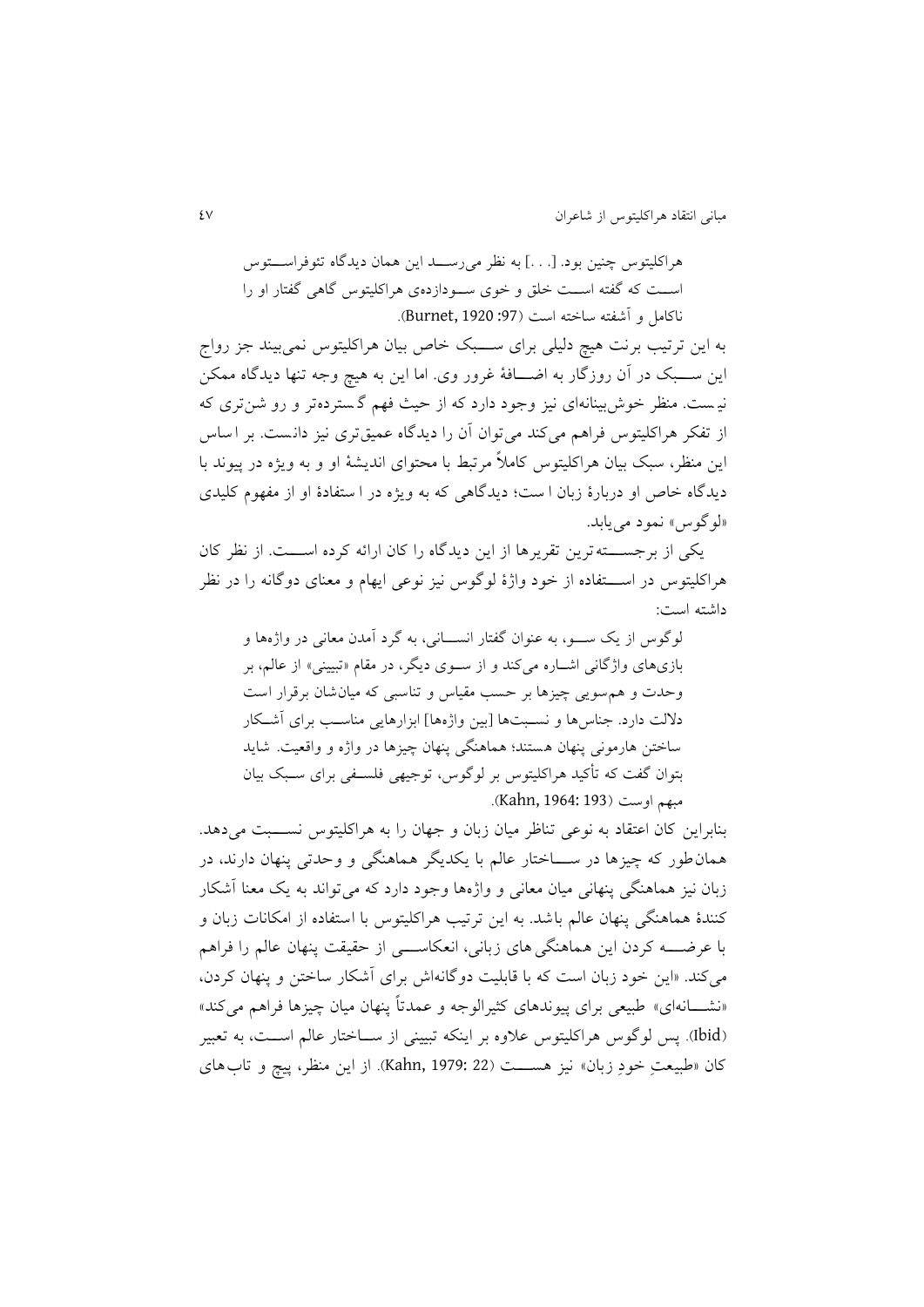زبانی عبارات هراکلیتوس صرفاً نتایج سبکی خاص از سخن گفتن که آزادانه و دلبخواه انتخاب شده با شد نیستند بلکه ضرورتهای بیان حقیقتی هستند که خود را به همین شیوه بیان کرده است.

برونو ا سنل<sup>7</sup> نیز پیش از کان به اهمیت فیiف سهٔ زبان در اندی<sub>شه</sub> هراکلیتوس ا شاره کرده است . چنانکه کِرک میگويد: »استنع دلیع قانع کنندهای ارائه کرده است مبنی بر اينکه استتفادهٔ هراکلیتوس از شـــباهت های واژگانی را بايد مبتنی بر چیزی بیش از انگیزههای مربوط به سبک دانست. او معتقد است که برای هراکلیتوس نامهای چیزها تا اندازهای به طبیعت آن چیزها ا شارت می کنند» (118 :Kirk, 1954). خود کرک نیز اگرچه نسبت دادن نوعی «نظريهی زبان» به هراکليتوس را نمی پذيرد اما تصـديق می کند که او «ظاهرا باور داشته است که نامها تا اندازهای حقیقتِ مربوط به خصلت مسمّاهایشان را آ شکار می کنند« )120 :Ibid). بر ا ساس چنین ديدگاهی اگر هراکلیتوس به رز خا صی زبان را به کار میبرد، اين نه از سر تفنن است و نه از سر غروری آمیخته با نفرت، بلکه این شیوه در حقیقت همچون کاو شی ا ست در دل واژهها برای بیرون ک شیدن حقیقتی که در بطن آنها پنهان است؛ حقیقت هماهنگی چیزها.

مبتنی بر اين تفـسير و اين نوع نگاه به فلـسفهٔ هراکليتوس، حتی دور از ذهن نيـست که بتوان مفهوم لوگوس را در برخی از مهمترين عبارات او اســــاســــاٌ و اولاً (گرچه نه منحصراً) همچون تعبیری از خود زبان به عنوان تجلی قانون و حقیقت حاکم بر ساختار عالم در نظر گرف . از اين منظر برای مثال قطعه 54 را که می گويد: »نه به من، بلکه به لوگوس گوش کنید تا موافقت کنید (هم سخن شوید) (ὁμολογεῖν) که خردمندی این است که همه چیز یکی است»، می توان به عنوان فراخوانی برای گوش سپردن به آن ستتتخنی فممید که خودِ زبان می گويد. از اين منظر، هراکلیتوس در اين عبارت تأ کی د میکند که آنچه او میگوید يک گفتار شخصی از ميان بی شمار گفتار ممکن نيست بلکه آن ستتخن واحدی استت که خود زبان می گويد و گوش ستتپردن به آن، همه را با هم هم ســخن و «همزبان» خواهد کرد. به تعبیر دیگر، هراکلیتوس به عنوان یک پیامآور، نه گويندهٔ ســخن خود بلکه مجرايی برای جاری شـــدن و تجلی زبان در ناب ترين و دقیقترین صورت معرفتبخش آن است. بر این مبنا سبک بیان هراکلیتوس در حقیقت نه سبک او بلکه آن شیوهای است که زبان به وسیلهٔ آن حقیقت عالم را بازتاب میدهد. ما قصتد نداريم در اينجا اين تفستیر را بستط دهیم زيرا مقصتود اين مقاله چیز ديگری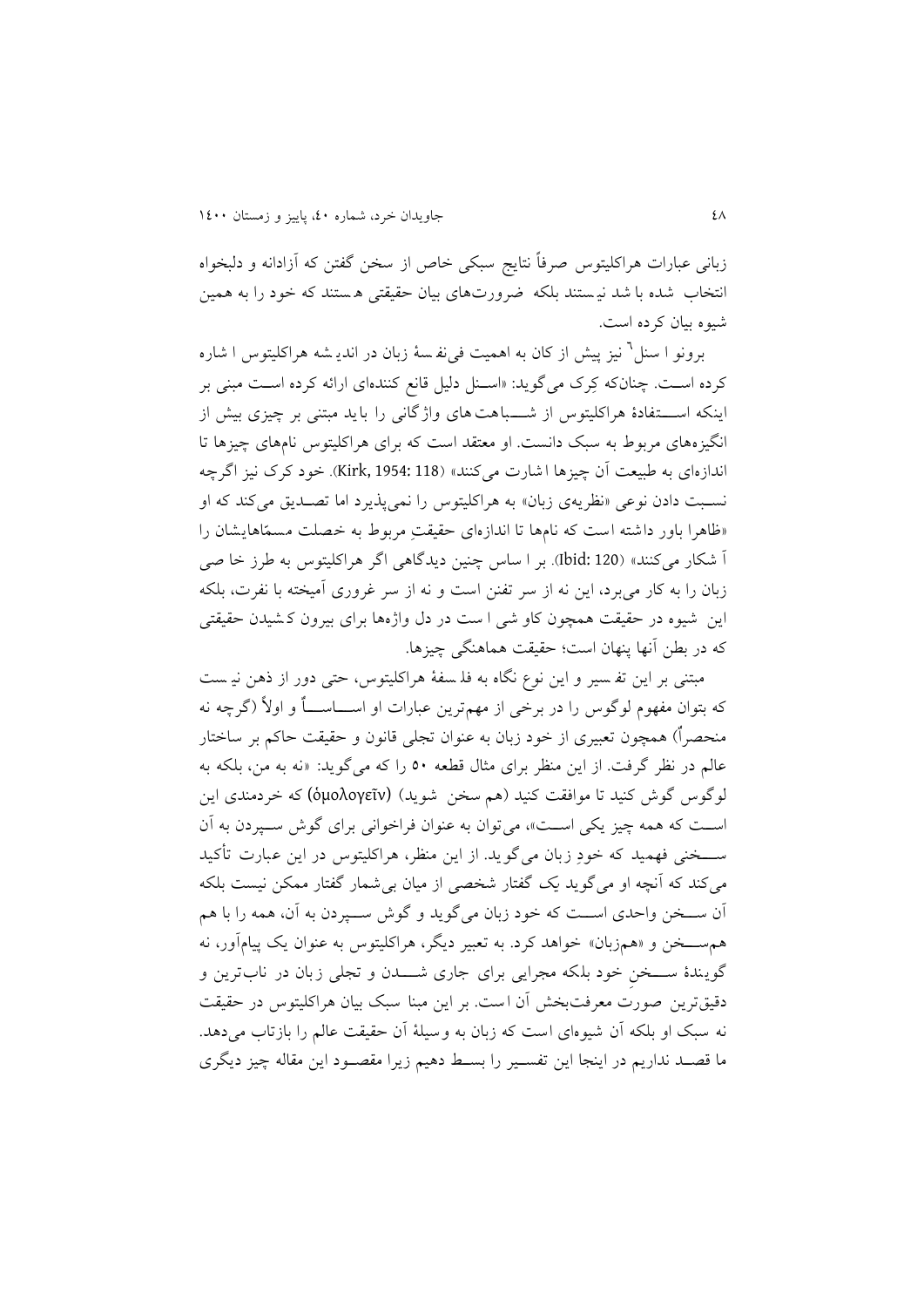اسـت، اما برای تثبیت اعتقاد به اهمیت بنیادین زبان در فلســفهٔ هراکلیتوس می توانیم به ديدگاه مارتا نو سبام نيز ا شاره کنيم که شايد نزديکترين بردا شت از مفهوم لوگوس را نسب به اين تفسیر ارائه داده باشد.

نوسـبام مفهوم لوگوس را دارای اشــارهای دوگانه میشــمارد که اولاً به زبان در مقام »گفتاری مرتبط و پیوستتته« (statement connected (اشتتاره دارد و ثانیا به عقالنیتی کیهانی. بر این مبنا او معتقد است که از نظر هراکلیتوس منشاء خطا در انسانها نفهمیدن لوگوس در معنای زبان است که منجر به نفهمیدن لوگوس در معنای کیهانی آن می شود )10-11 1972: ,Nussbaum). بنابراين وقتی هراکلیتوس در قطعه 041 میگويد: »چنم ها و گوشها گواهان بدی هســـتند برای آنانکه نفس بربر دارند»، از نظر نوســـبام با نظر به اینکه کلمهٔ بربر به معنای کستی استت که زبان یو نانی را نمی فهمد، در حقیقت هراکلیتوس دارد به مخا بان خود هندار می دهد که: »حواس شما فريبتان خواهند داد اگر فهم دقیقی از زبان خود نداشتته باشــید» (10 :bid). همین اعتقاد به دلالت دوگانه مفهوم لوگوس را انريکه هولز با تعبیری بسیار شیوا بیان کرده ا ست. او معتقد ا ست که لوگوس را می بايست همزمان «زبان عقلانيت عينی و عقلانيت زبان fationality of) .(Hülsz, 2013: 292) دانست (Hülsz, 2013: 292)

در نتیجه و در پرتو مباحث بالا می توان به این برداشتت رستید که شتیوهٔ بیان هراکلیتوس در پیوند با جايگاه محوریای است که او برای زبان در فرايند فمم حقیق قائل اســـت؛ جايگاهی که هراکليتوس علاوه بر اينکه در شــــيوهٔ بيان خود آن را ظاهر ساخته، در استفاده از مفهوم بنیادی و کلیدی لوگوس نیز تلویحاً به آن متذکر شده است. به عبارت ديگر اگر هراکلیتوس زبانی معماگونه دارد اين از آن روستتت که به اعتقاد او خود زبان ا سا ساً همچون معمايی ا ست و فهم حقيقت جهان در گرو گوش ٍ سپردن به اين معما و حع آن استت . اگر ما دستت کم يکی از دالل های مفمول لوگوس را خود زبان بدانیم، گوش سپردن به لوگوس، اگر نه اين همان با گوش سپردن به زبان، دس کم نبازمند گوش سپردن به زبان است.

اکنون با نظر به آنچه دربارهٔ ماهیت زبان در نزد هراکلیتوس گفته شـــد مبنای کافی فراهم شده است تا به تعمق در ماهیت و مبنای انتقاد هراکلیتوس از شاعران بپردازیم. **.0 نقد هراکلیتوس بر شاعران؛ نبرد در میدان زبان**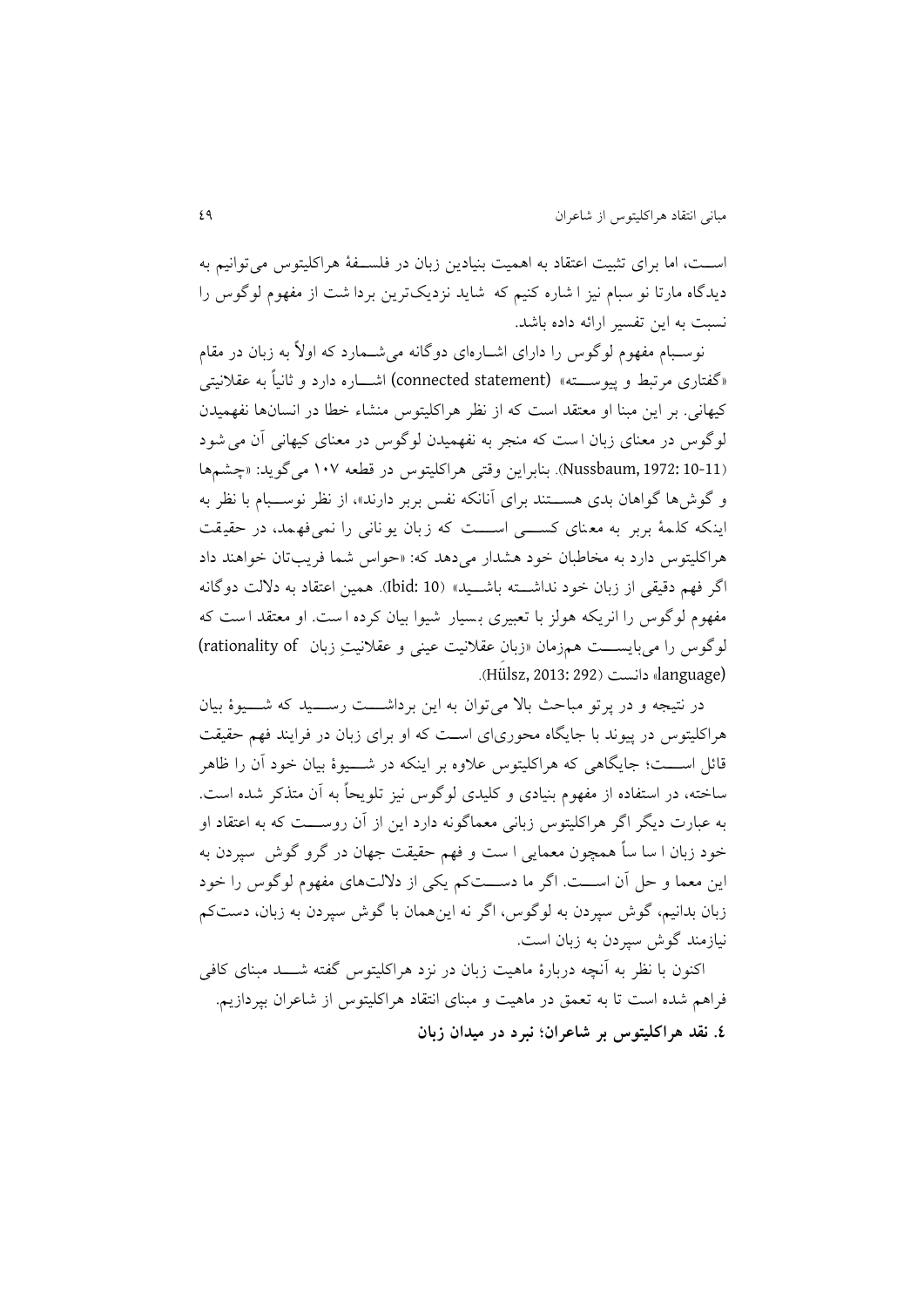هراکلیتوس مانند فیلستوفان ايونی پیش از خود همنون آناکستیمندر و آناکستیمنس اثر خود را به نثر نوشتتته استت . اما نثر او به ستتبب استتتفاده حداکثری از عملکردهاي ی که عمدتاً در شعر به کار می روند نثری «شاعرانه» است. کان عنوان اثر خود را «*هنر و تفکر* هر*اکلیتوس»* گذاشــــته و در بیان دلیل این نام گذاری میگوید: «میخواهم بر اهمیت دو سويهٔ د ستاورد هراکليتوس تأکيد کنم: او هم يک هنرمند در عر صه ادبی ا ست و هم يک متفکر فلستفی راز اول« )88 1979: ,Kahn). شتايد همین شتاعرانگی بیان او بوده باشد که اسکوتینوس تئوسی<sup>۷</sup> شاعر معاصر افلاطون را برانگیخته بود تا گفتار و اندیشهٔ هراکلیتوس را در قالب شعر درآورد )11 1954: ,Kirk). اما اين شاعرانگی در شیو ة بیان (که بايد تأکيد کرد هرگز به شــعر تبديل نمی شــود) با انتقادی مکرر از شـــاعران همراه است. در قسمتهای قبل کوشیدیم تا این نکته را موجه سازیم که شیوه بیان هراکلیتوس در پیوند با ديدگاه خاصی است که او در خصوص زبان دارد. در اين قسمت به ارائه و بســـط اين ايده خواهيم پرداخت که انتقاد هراکليتوس از شــــاعران نيز مي تواند عميقاً و عمدتا در پیوند با جايگاه ويژه ای در نظر گرفته شتتتود که زبان در اندينتتت ة او به خود اختصــــاص داده اســــت. با پذيرش اين تفســــير، به يک تعبير می توان گفت از آنجا که شــــاعران عموماً به عنوان محرمترين آدميان به ذات عمیق زبان و برترين کســـــان در شناخت قابلیتها و پیچشها و بطون زبان شناخته می شوند، هراکلیتوس، این فیلسوف نثرنويس که زبان را همچون تجلی گاهی برای حقیقتِ عالم و بنابراين عرصـــــهای برای فهم و بیان آن حقیقت یافته اســـت و خود را پیامآور رازهای پنهان لوگوس معرفی میکند، تنما با ننتتان دادن ناتوانی شتتاعران از رستتوم به عمق زبان استت که می تواند يگانگی جايگاه خود را به عنوان دارندهٔ نسبتی اصیل و عمیق با زبان تضمین کند. بسط اين ايده را در اين قســمت از طريق بررســي مهمترين قطعات هراکليتوس که در آنها به نقد شاعران پرداخته است به انجام می رسانیم.

الف. قطعه ٥٧: «هزيود آموزگار اکثريت ا ست؛ او ست که آگاه از بـ سياری [چيزها] می دانندش، [کسی] که روز (ἡμέρην) و شب (εὐφρόνην) را نمی شنا سد؛ زيرا آنها يکی هستند«.

اين عبارت نقدِ همزمان عامه مردم و هزيود اســـت؛ عامه به دليل اينکه هزيود را آموزگار خود و داننده بـ سیاری از امور ً شمردهاند و هزیود به دلیل اینکه نفهمیده ا ست که شب و روز يکی هستند. دليل انتقاد از مردم روشن است اما نکتهای که در نقد هزيود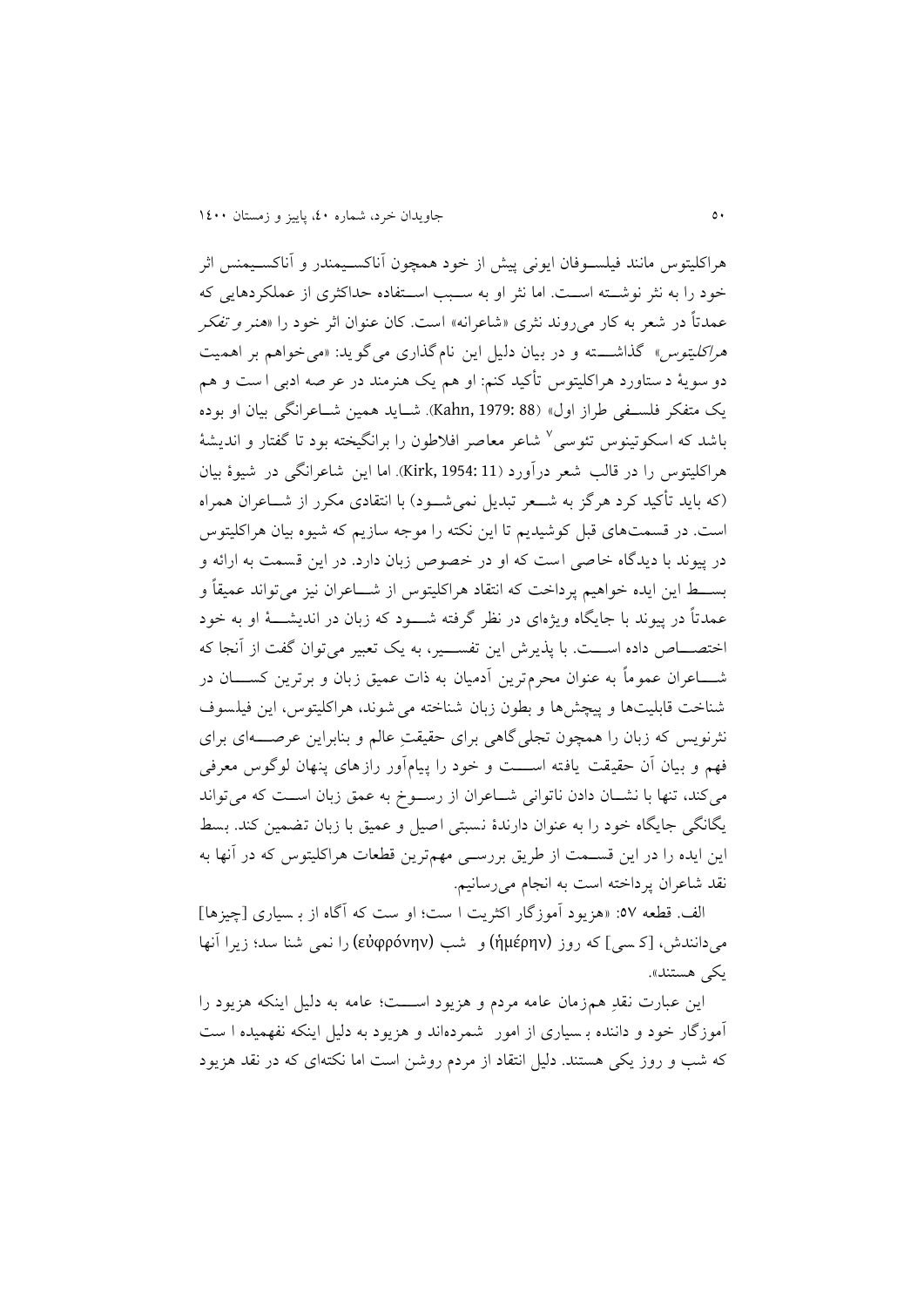گفته شده بسیار مبهم است تا جایی که کان آن را «معمایی آ شکار» می خواند ( Kahn 108 1979:(. گراهال نقد هراکلیتوس را در اين قطعه مربوط به اين نکته می داند که »در نظر گرفتن شـــب و روز به عنوان دو الوهیتی که به زمین آمدهاند [آنگونه که هزیود توصیف کرده است]، از نشان دادن وحدت بنیادی آنها ناتوان است» ( :Graham, 2010 187). مقـ صود گراهام از وحدت بنیادی شب و روز، وحدت ناگ سـ ستنی آنها در قالب يک مقياس ثابت زمانی يعنی شـبانهروز اسـت. اين همان معنايی اسـت که کان آن را به طور صريح متذکر شده است. از نظر او هراکليتوس در نقد اينکه هزيود شب و روز را دو شخصیت مجزا و وحدتناپذیر در نظر گرفته ا ست، تأکید میکند که « شب و روز نیروهايی مجزا و آشتتی ناپذير نیستتند بلکه جنبههايی مکمل از يک واحد يکپارچه هســتند» (110 :Kahn,) . تا اينجا ظاهراً نکتهای که به زبان و قصــور هزيود در فهم زبان مربوط با شد وجود ندارد. البته کان ا شاره ای گذرا به نکتهای مربوط به زبان در اين عبارت کرده اســت: «نکتهٔ اصـــلی معما با اســـتفادهٔ طعنهآمیز از ســـه فعل متفاوت برای «دانستن» تعمیق شده است» (Ibid: 109). مقصود کان استفادهٔ هراکلیتوس از سه کلمه ἐπίστανται( آگاه بودن(**،** εἰδέναι( دانستتن( و γίνωσκεν( شتناختن( است . اما او توضيح بيشتری نمیدهد که چرا اين استفاده بايد طعنهآميز به شمار بيايد.

به نظر میرستتد که با توجه به نوع استتتفاده ای که از کلمات در قطعات هراکلیتوس میشود، می توانیم، ضمن حفظ و تأیید آنچه گراهام و کان دربارهٔ مفهوم عبارت گفتهاند، مفهوم ديگری را نيز در نظر بگيريم که به نحو واضـــحی با زبان ارتباط دارد. اين مفهوم ديگر مربوط به نوعی ايهام و دلالت دوپهلو ا ست که میتوان در واژهٔ هِمِرا (روز) آن را بافت. همان $d$ ور که در واژهنامهٔ یونانی به انگلیسی لیدل و اسکات^و در واژهنامهٔ یونانی عهد جدید اثر اســترانگ° در ذیل مدخل ἡμέρα آمده اســت، این واژه که به معنای روز استت دارای نستتبتی صتتوری )اگرچه نه رينتته ای( با واژة هِمِروس (ἥμερος (به معنی اهلی، نرمخو و مهربان (gentle) است. حال با توجه به اینکه در شیوه بیان و در واقع در تفکر هراکلیتوس اشتتقاقها و ايهامها و نسـبتهای کلمات با يکديگر دارای اهميت و دلالت هستتند، می توان حدس زد که او در بیان واژهٔ روز به این قرابت با واژهٔ همروس که دال بر مهربانی و نرمخويی توجه داشته است. اما چرا بايد چنين حدســي را موجه شمرد؟ هراکلیتوس وقتی دوگانهٔ روز و شب را ذکر می کند برای بیان مفهوم شب نه از کلمهی νύξ که اصالتا به معنای شب اس بلکه از کلمه ی εὐφρόνη استفاده می کند که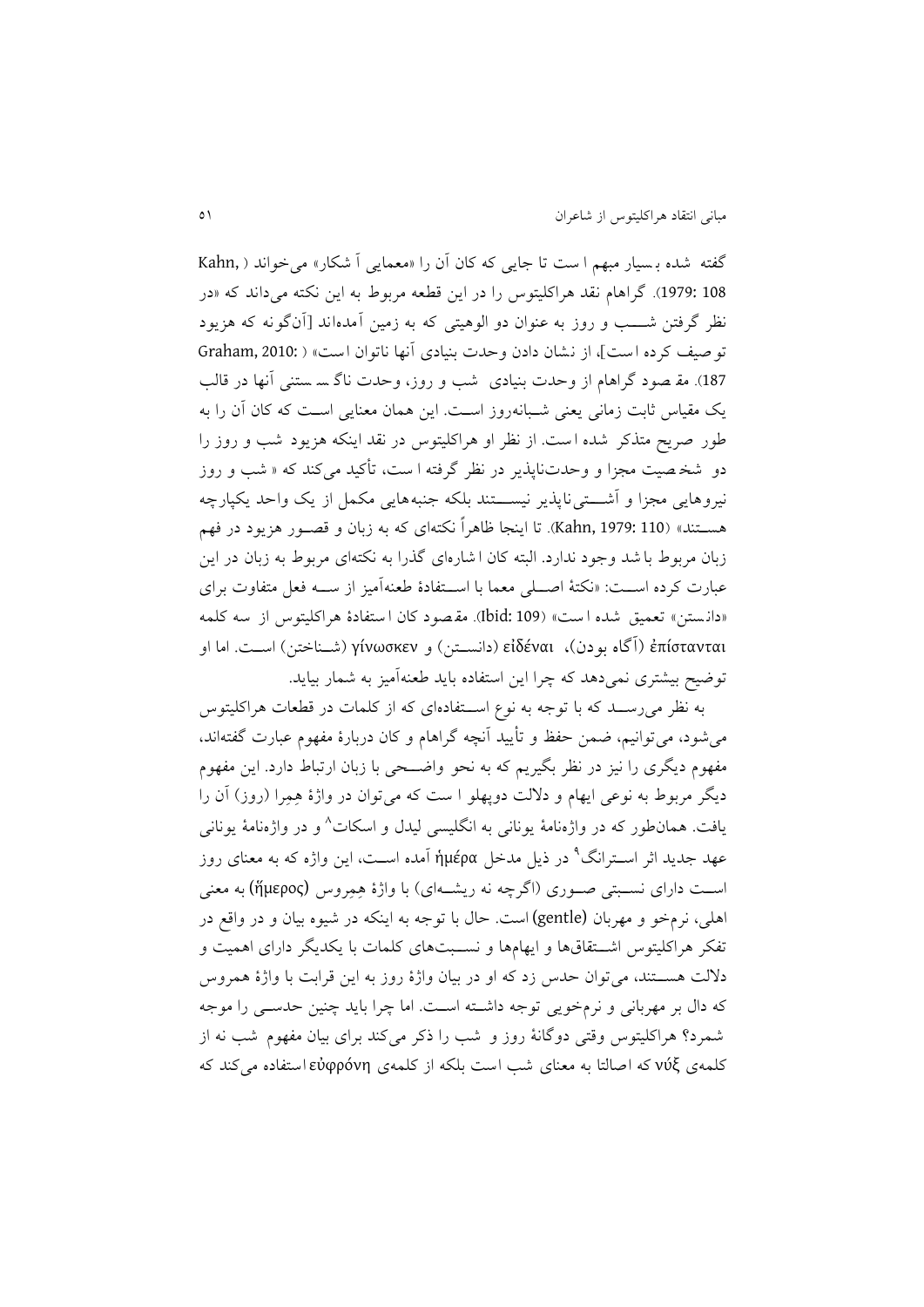در زبان يونانی حستن تعبیری از شتب بوده است و به گفتة لیدل و استکات به معنای زمان مهرآمیز (the kindly time) اســت. 'بنابراین این دوگانهٔ به ظاهر متضــاد، اگر از حیث کیفیت عاطفی نگریسته شوند''با هم یکی هستند و این یگانگی در سطح واژگان خودش را بروز داده استت و تنما با توجه به کلمات استت که میتوان اين يگانگی را دريافت. اگر اين حدس درســـت باشـــد، در واقع بن&ايهٔ نقد هراکليتوس به هزيود اين ا ست که او اگرچه به عنوان شاعر همچون ارباب زبان و واژهها شناخته می شود اما در حقیقت از فهم دقیق و عمیق کلمات قاصـر مانده و از این رو پی به مضــمون اســاســی و حدت نبر ده است.

اين نتيجهگيری نهايی را نوســبام نيز دربارة همين قطعه متذکر شـــده اســت اگرچه اسـتدلال او کاملاً مسـتقل از حدسـی اسـت که ما مطرح کردهايم. نوسـبام اين قطعه را نمونهای از مواردی می شمارد که در آنها هراکلیتوس کسی یا کسانی را سرزنش می کند که به علت «فهم ناکافی از زبان» دچار خطا شــدهاند؛ در اين مورد خاص اشــتباه هزيود در وحدتناپذير قلمداد کردن روز و شـــب ناشـــی از غفلت او از اين نکتهٔ زبانی بوده است که «اين کلمات در کاربرد روزمرهشان وابسته به يکديگرند و در ارتباط با يکديگر تعريف شــدهاند» (Nussbaum, 1972: 11). در واقع نوســبام، اگرچه نهايتاً همان ديدگاه کان و ديگران را دربارة نکتة ا صلی اين قطعه میپذيرد، اما همان نکته را به سطی زبانی مربوط میداند. يعنی معتقد است که از نظر هراکلیتوس، واقعیت وحدت شب و روز در وحدت استتتعمال روزمرة واژگان شتتب و روز تجلی يافته استت و هزيود به درک اين حقیقت نهفته در زبان نرسیده است.

نکتهٔ نهايی دربارهٔ اين قطعه اين اســـت که اگر از اين منظر به آن بنگريم، می توانيم دلیل کاربرد ســــه فعل جداگانه برای دانســـتن را نیز به خوبی تبیین کنیم. هراکلیتوس با بیان واژگانی متفاوت برای دانايی، با نظر به نستتبتی که میان زبان و حقیق هستت ، در واقع به مراتب و معانی متفاوت دانايی ا شاره کرده ا ست که در کثرت واژگان دال بر آن متجلی شده است. به عبارت ديگر گويی هراکليتوس با ترفندی زبانی و به نحو کنايهآميز در حال بيان اين معنا ست که هزيود گرچه به يک معنا دانا ست اما مرتبه و جنس دانايی او متفاوت از آن مرتبهای است که با رسوخ به عمق زبان می $\mathrm{e}_j$ ان دست یافت.  $^\mathrm{V}$ ب. قطعه ٤٢: «هومر سزاوار آن است که از میدان بیرون انداخته و چماق کوب شود (ῥαπίζεσθαι)؛ و أرخيلوخوس<sup>1</sup>۲ نيز به همچنين».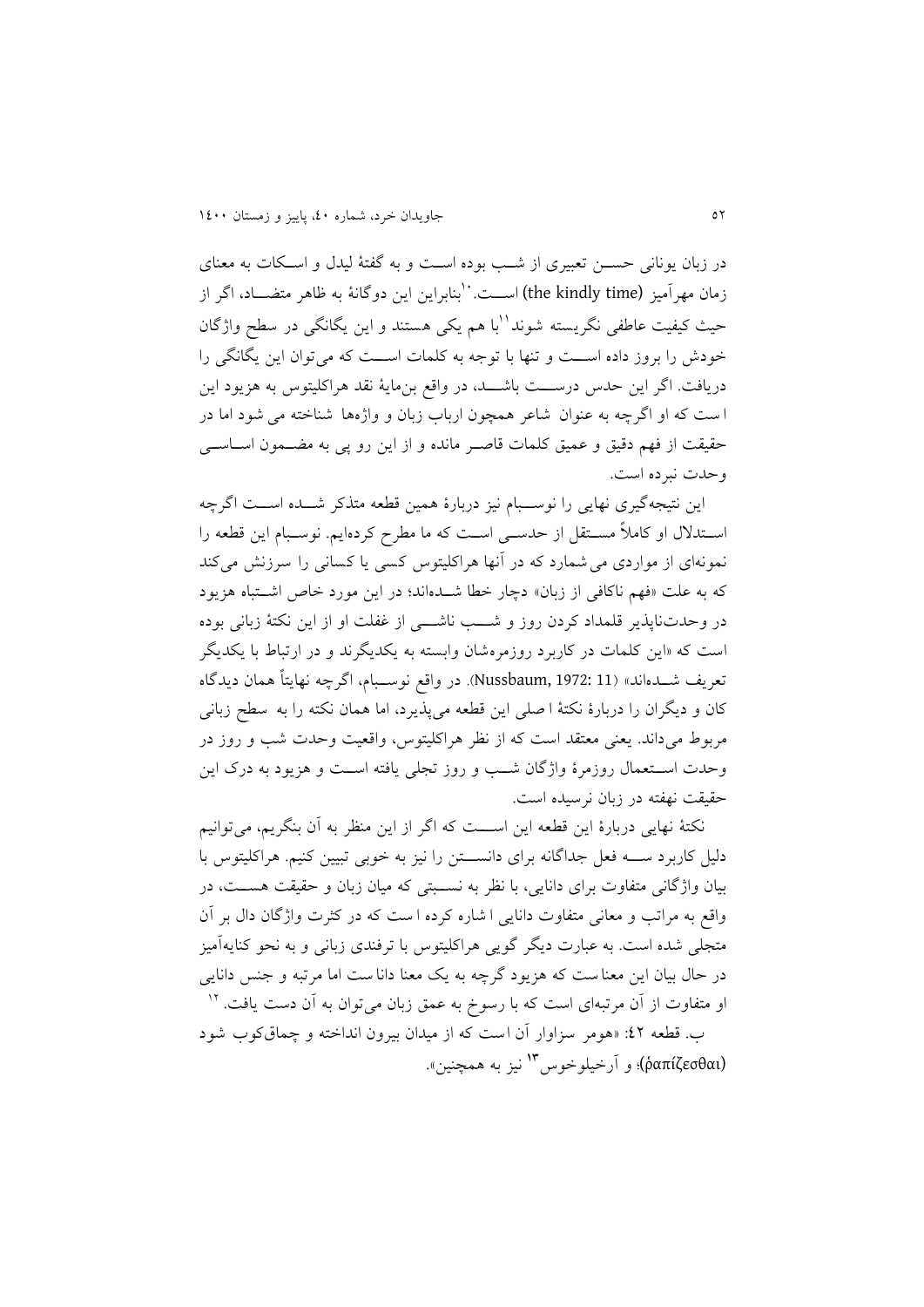پسزمینه الزل برای فمم اين قطعه و اشتارهای به نکات زبانی آن را در بیان خالصتة توماس رابينسون میتوان يافت:

اين قطعه به رقابتهای راويان اشاره دارد [. . .] که در آنها اشعار شاعرانی مثل هومر و آرخیلوخوس توســط راويان (rhapsodes) نقل می شـــد؛ راويانی که نماد حرفهشــان يعنی عصــای روايتگری (rhabdos) را در دســت داشــتند. هراکلیتوس که عاشتق بازی با کلمات است، خودِ شـاعران را عملا حاضـر در يک چنين رقابتي تصوير ميکند، در حاليکه به سـبب دعاوی شـان چماق کوب (rhapizesthai) شدهاند؛ عصای راويان همان عصـايی اسـت که حالا آنها ضربت آن را (به حق) بر پشت خود احسـاس میکنند ( Robinson, 1987:  $(109$ 

همان طور که رابینسون اشاره کرده است، هراکلیتوس از فعل «راییزستای» در این عبارت ا ستفاده کرده ا ست که به معنی زدن با چوب يا عـصا ا ست. اين فعل همريـشه با ا سم «راپدوس» به معنی عصا يا چوبدست است که به طور خاص به عصايی اطلاق می شده است که راويان و گاه خود شتاعران در دست میگرفتهاند. از ستوی ديگر خود کلمه راوی يا »راپزود« (ῥαψῳδός (نیز شتتباه زيادی با راپدوس دارد و محتمع استت که هراکلیتوس این واژگان را همریشه تصور کرده باشد.<sup>۱۶</sup>بنابراین به تعبیری می توان گفت که هراکلیتوس شـاعران را با چوب خودشـان از میدان رانده اســت؛ با همان چیزی که و سیله و ابزار کار آنهاست. اما آيا اين صرفاً يک بازی با واژگان است؟ به نظر می ر سد که امکان تفسیر این قطعه نیز در پرتو ایدهٔ رقابت هراکلیتوس با شاعران بر سر موضوع فهم زبان وجود داشتته باشت. مزيت اين تبيين اين است که عبارت هراکليتوس را از حالت يک بازی صـــــرف زبانی خارج خواهد کرد و آن را در متن مهمترين ديدگاههای هراکلیتوس در باب مسألهٔ زبان جای خواهد داد. اولین نکتهای که بر ا ساس آن می توان به چنین برداشتی دست یافت این است که هراکلیتوس تحقیر شاعران را در این عبارت با ا ستفادهای شاعرانه و ادبی از نسبت میان واژگان به انجام می ر ساند. و نکتهٔ دیگر این که اين ا ستفادهٔ شاعرانه نه از هر واژهای بلکه از واژهای انجام می شود که دقیقاً به ابزار کار و مشتخصت راويان و شتاعران اشتاره دارد. بنابراين به تعبیری می توان گفت که هراکلیتوس در اين عبارت، همزمان در دولايهٔ متفاوت به اين نکته اشـــارت می کند که شاعران با همان چیزی که به آن شناخته می شوند شکست می خورند و از میدان رقابت طرد می شوند. بر اين ا ساس می توان عـصا را نمادی از تـسلط بر دقايق زبان و ميدان را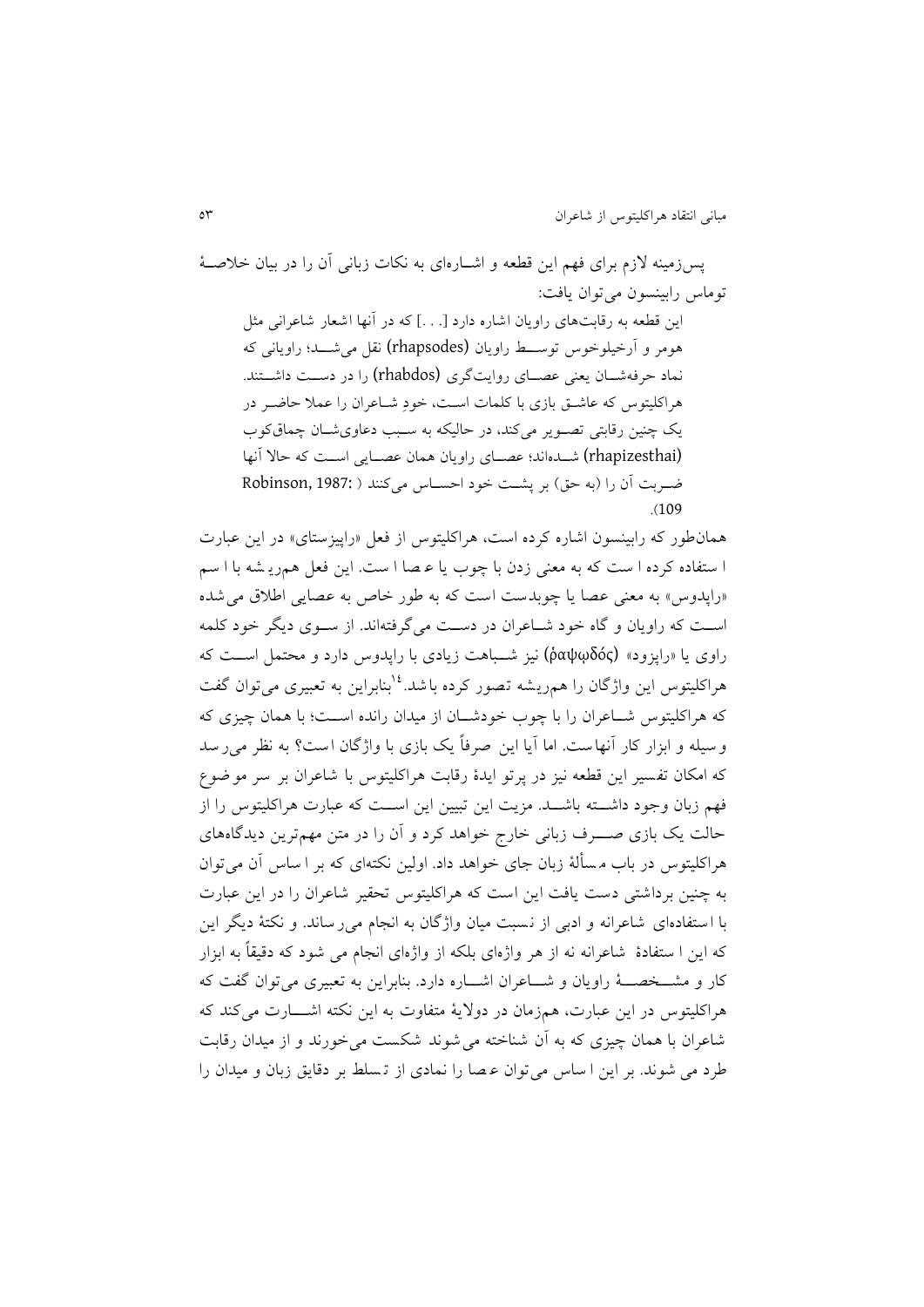میدان رقابت بر سر فهم عمیق زبان در نظر گرفت. میدانی که در یک سوی آن دو شاعر قرار دارند که يکی حماســهپرداز و ديگری نقيضــهگو و هزل پرداز اســت°<sup>۱</sup> و در ســوی ديگر آن، اگر تبيين ما درست باشد، خود هراكليتوس ايستاده است. دونالد لاوين نيز در تفستیر خود از این قطعه، هراکلیتوس و شـاعران را در دو سـوی این میدان رقابت قرار می دهد؛ اگرچه از نظر او اين رقابت بر سر به عهده گرفتن اجرا (performance) است؛ يعنی بر سر اجرا يا روايت شعر از يک سو و روايت حکمت از سوی ديگر؛ از نظر او عصبا نیز نمادی از مرجعیت راویانه (rhapsodic authority) است ( Lavigne, 2016: 01.)86

ج. قطعه ٥٦: «آدمیان در شناختن آنچه آ شکار ا ست فريب خوردهاند، همانند هومر که خردمندترين يونانیان بود. زيرا او فريب خورد توستتط کودکانی که در حال کنتتتن شپشها (φθεῖρας) گفتند: آنچه را میبینیم و میگیریم ترک میکنیم و آنچه را نمیبینیم و نمي گيريم [با خود] مي <sub>ب</sub>َريم».

داست تان ناتوانی هومر در حل مع مايی که کود کان برايش طرح می کن ند در زندگی نامههای هومر که در اواخر دورهٔ با ستان نو شته شدهاند ذکر شده است ( Kahn 111 1979:(. اما ا ستفاده از اين دا ستان تو سط هراکلیتوس در ارتباط با جوانب مختل انديشـــهٔ او معنای عمیقی می یابد. پیشتر دربارهٔ معماگون بودن زبان هراکلیتوس و دلیل آن نســـــبتاً به تفصـــــيل ســــخن گفتيم. چنان که در نقل قولی از کان ملاحظه کرديم، هراکلیتوس به «هماهنگی پنهان چیزها در واژه و واقعیت» معتقد اســـت؛ یعنی حقیقت بنیادین هماهنگی و وحدت ا ضداد، چه در سطح واقعیت و چه در سطح زبان، خود را پنهان کرده است. اما این پنهان بودن از آن نوعی که مطلقاً دستنیافتنی باشد نیست. در واقع اين پنهان بودن چيزی مابين آشــکارگی مطلق و پنهان بودن مطلق اســت. اشــاره هراکلیتوس به اين پنمان و آشتتکار بودن همزمان، يا چیزی بین پنمان و آشتتکار بودن را در قطعه ۹۳ به رو شنی می توان ديد: «آن سَروری که معبد او دلفی ا ست، نه می گويد و نه پنهان می کند بلکه اشــــارت می کند<sup>۱۷</sup>». در این عبارت که می تواند تعبیری از شــــیوهٔ لوگوس در عر ضه کردن خودش با شد، نوعی آ شکارگی و پنهان بودن همزمان در کار اسـت، يعنی همان چیزی که میتواند مشـخصــهٔ يک معما به شــمار بیاید؛ زیرا معما، بر خلاف پرستش، آنچه را که پنهان میکند در عین حال آشتکار نیز کرده است و تنها با عمیق شدن در خود معما ست که می توان به یا سخ آن د ست یافت. <sup>۱۸</sup> حال اگر چنانکه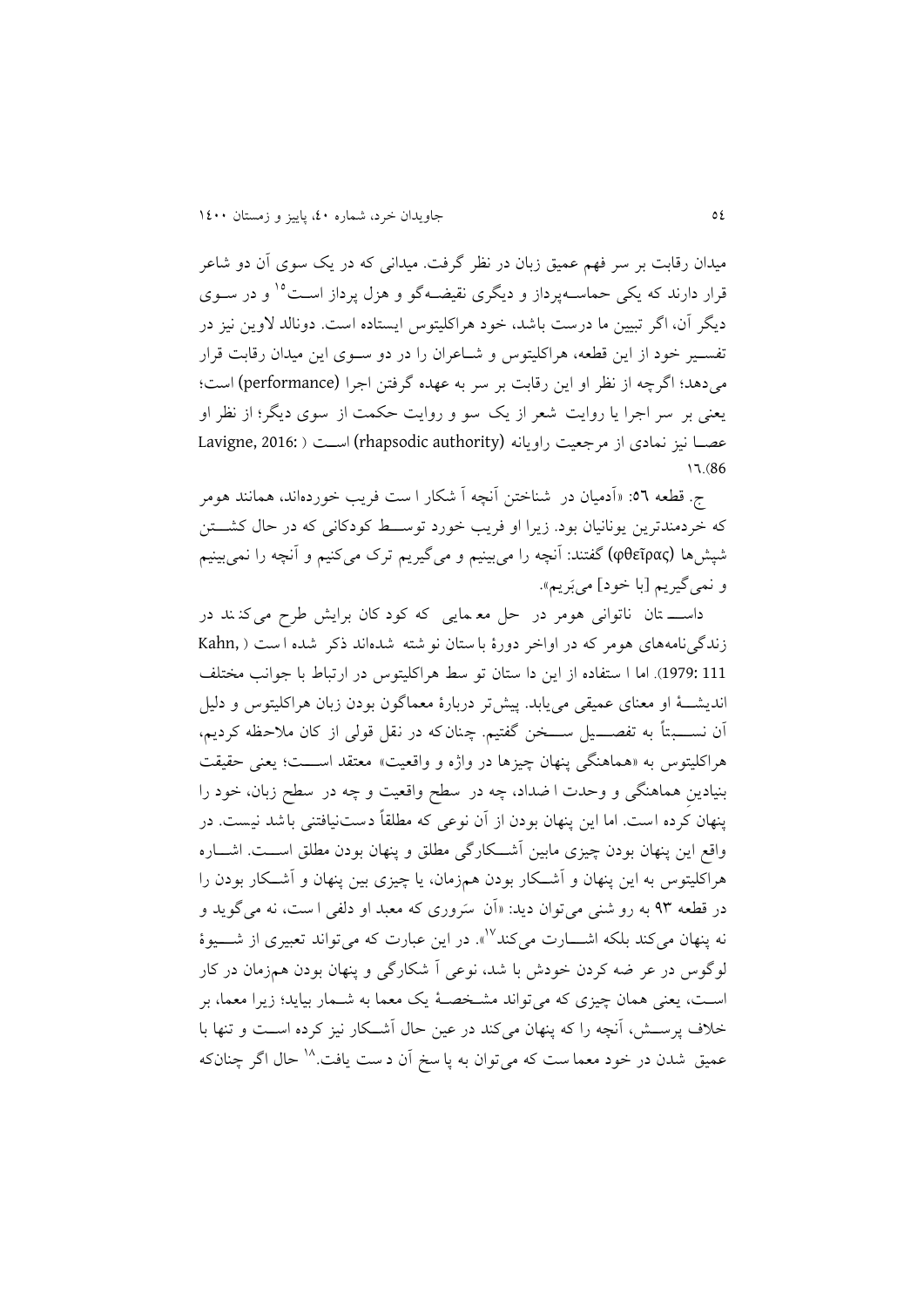پیش تر نتیجه گرفتیم، زبان یکی از جلوهها یا دلالتهای مفهوم لوگوس باشــــد و خود زبان معمايی باشــد که برای دســت يافتن به پاســخ آن (يعنی حقیقت عالم) نیاز به فهم عمیق آن داشته باشیم، پس نفهمیدن معما در حقیقت کنایهای از نفهمیدن زبان است. به اين ترتيب اگر هومر از حل «معما» ناتوان مانده است، اين نشانهای از ناتوانی او در فهم عمیق زبان يا به تعبیری فهم حقیقتی است که در زبان هم آشکار است و هم پنهان. این تفسیر توجیه و تأیید بیشتر خود را از طرز بیان هراکلیتوس در این قطعه و کیفیت زبانی آن معمايی می گيرد که او ذکر کرده است. حل معمايی که کودکان طرح کردهاند در گرو فممی غیرعادی و نامنتظره از کلمات ديدن و گرفتن استتت . به تعبیر کان، اين معما صورتی پارادوکسیکال دارد: «نتیجهٔ قابل انتظار «دیدن و گرفتن» انکار می شود و سپس اين نتيجه برای *نديدن* و *نگرفتن* تأييد می<sup>شود</sup>» (112 :Ibid). يعنی در حالی که ما عموماً انتظار داريم که ديدن و گرفتن يک چیز با به همراه داشتن آن و نديدن و نگرفتن با ترک کردن آن در پیوند باشد، در اين معما که پاسخ آن »شپش« اس ، بايد آن معنايی از ديدن و گرفتن را در ذهن حاضــــر کنیم که نتیجهای خلاف انتظار (يعنی ترک کردن) به دنبال دارد.<sup>۱۹</sup> بنابراين هراکليتوس علاوه بر اينکه در بطن اين معما نوعی از يگانگی اضــداد را القاء میکند، اين نکته را نيز القاء میکند که آن کسی که اين معما را درک نمیکند، قادر به گذشتن از فهم عادی واژگان به مرتبه فهم عمیقتر آنها نیست.

نکتهٔ زبانی دیگری را نیز ویزمن <sup>۲۰</sup>و بولاک<sup>۲۱</sup> در مورد این عبارت تشـــخیص دادهاند که مربوط به شـــباهت آوانگارانه فعل «کشـــتن» یا «نابود کردن» (phtheirein) و کلمه شپش (phtheir) است که بر اساس آن پاسخ معما در گرو فهم اين است که کودکان در حال »کنتن کننده « هستند )120 1987: ,Robinson :in quoted). بر اساس همین نکت ة زبانی استت که رابینستتون به پیوند ديدگاه هراکلیتوس در باب زبان و نقد هومر در اين قطعه قائل می شود. بر طبق تعبیر او، از نظر هراکلیتوس کسانی مانند هومر که به خبرگی و کاردانی شتمرهاند به ستبب داشتتن روحی که «زبان را نمیفهمد»، از درک حقايق آشـــکاری که «خود زبان و بهويژه زبان *مکتوب»* بر آنها دلالت می کند ناتوان هســـتند )Ibid). از نظر رابینستتون اينکه هراکلیتوس چنین توانی را به کودکان منتستتب میکند به اين دليل ا ست که بر خلاف اکثريت مردم که به سبب کثرت ا ستعمال، زبان را همچون چیزی پیش پا افتاده می نگرند، «[…] زبان برای کودکان هنوز چیزی تازه است؛ موضوعی برای تفريح و آزمودن، جهانی تازه که حقايق در آن بی واسطه آشکار هستند» (Ibid).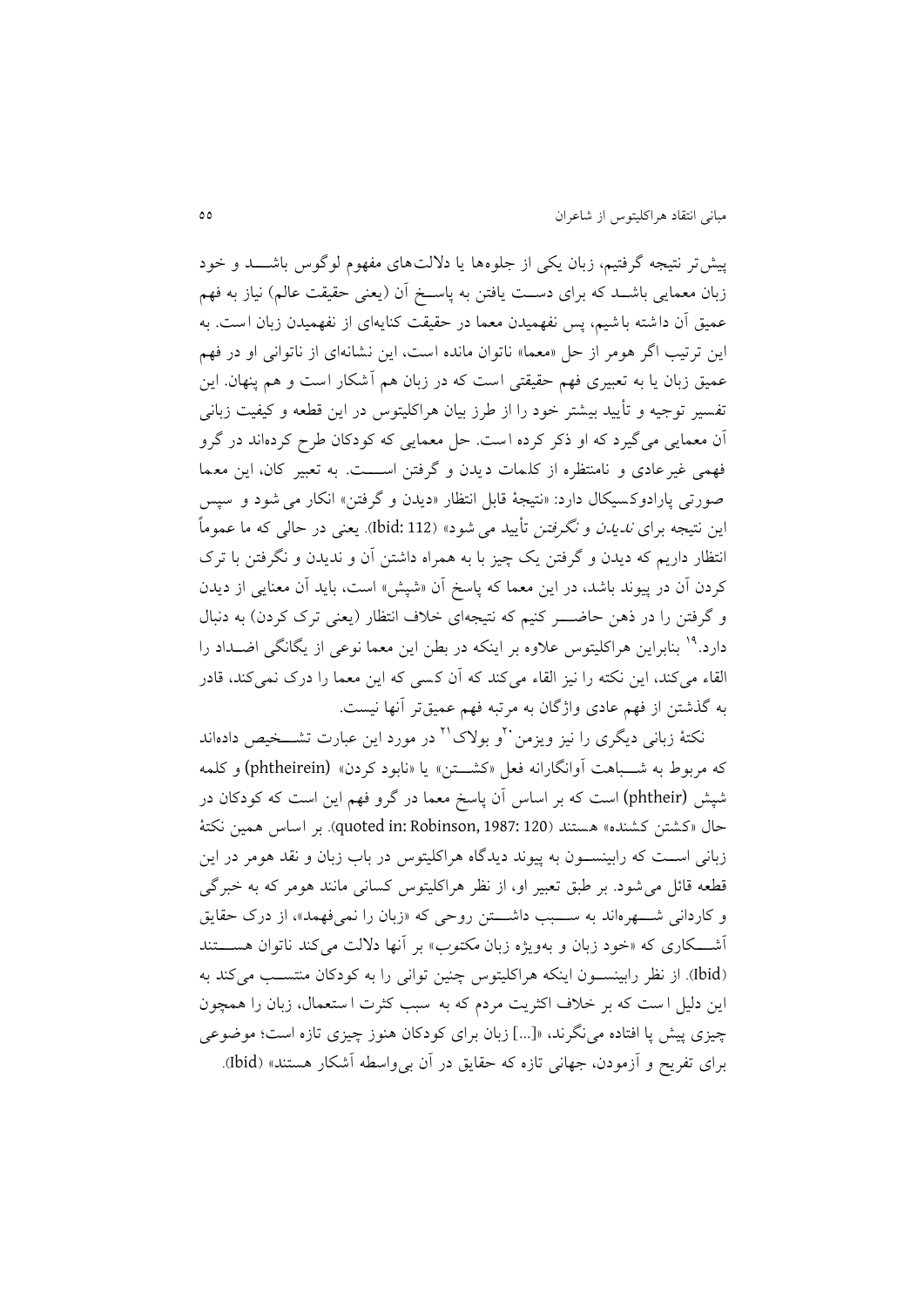بنابراين چه به شباهت آوانگارانه کلمات توجه کنیم و چه به ساختار صوری معما، چه کود کان را ن مادی از برخورد اصـــ یل با ز بان بدانیم و چه نـمادی از شــــیوهٔ خوداً شکارگری معماپردازانهٔ لوگوس،<sup>۲۲</sup> این تفسیری موجه خواهد بود که ناتوانی هومر از درک معما در عبارت هراکلیتوس، ا شارتی به ناتوانی او از ر سوخ به باطن عمیق زبان است.

د: نقل قول A۲۲" [ار سطو]: «هراکلیتوس شاعر را سرزنش می کند به سبب گفتن اين عبارت که «بادا که نزاع از ميان خدايان و آدميان رخت بربندد»؛ زيرا بدون وجود اضدادی همچون نتهای بالا و پایین و نر و مادّه، هیچ هماهنگی [موسیقایی] و حیوانی وجود نخواهد داشت».

در اينجا سرزنش هومر توسط هراکلیتوس معنايی آشکار دارد که به ديدگاه اسا سی هراکلیتوس دربارهٔ اهمیت اضــــداد مربوط اســــت. خود هراکلیتوس واژهٔ جنگ را برای ا شاره به مفهوم ترضاد به کار می برد<sup>۲٤</sup>و چنان که کِرک ا شاره کرده ا ست جنگ برای او «نمادی از تعامل بین اضداد» است (Kirk, 1954: 241)؛ بنابراین از آنجا که وجود تضاد يا به تعبيری جنگ ميان اضـداد برای ثبات و اسـتمرار و هماهنگی عالم ضـرورت دارد، پس آرزوی هومر مبنی بر پايان يافتن نزاع در حقيقت آرزوی او برای پايان يافتن عالم ا ست. کان نیز این سرزنش را به سبب ناتوانی هومر در درک «هماهنگی پنهان» میداند که بر اسـاس آن تنش میان اضـداد در يک چارچوب واحد کلی امری ضــروری اســت (Kahn, 1979: 204). اين تفسير در ستی ا ست اما دلالت پنهان ديگری را نيز می توان در اين ســــــرزنش يافت که کاملاً در پیوند با اهمیت زبان و لزوم درک عمیق آن از منظر هراکلیتوس است. نکته این است که هراکلیتوس هومر را به سبب گفتن سخنی سرزنش میکند که خود معنای آن را نمیفممد . در واقع هراکلیتوس هومر را نه به ستتتبب بیان آگاهانهٔ عقیدهای که داشته است بلکه به سبب خطا در فهم معنای آنچه میگوید سرزنش کرده استت . گذشتتتگان نیز عبارت هراکلیتوس را به همین صتتورت فممیدهاند. کرک میگوید: «از نظر پلوتارک و نومنیوس، هراکلیتوس اعتقاد داشته است که هومر *بی آنکه* ب*خواهد<sup>م</sup>"* برای نابودی عالم دعا کرده اســـت» (Kirk, 1954: 243). پس به تعبیری هومر نمیفهمید که چه می گوید و این جز به سبب این نیست که او معنای عمیق واژگان زبان را (در اين مورد «جنگ») درک نمي کرده اســـت؛ عدم درکي که به نوبه خود منجر به درنیافتن حقیقت هماهنگی اضداد و ضرورت وجود آنها می شده است.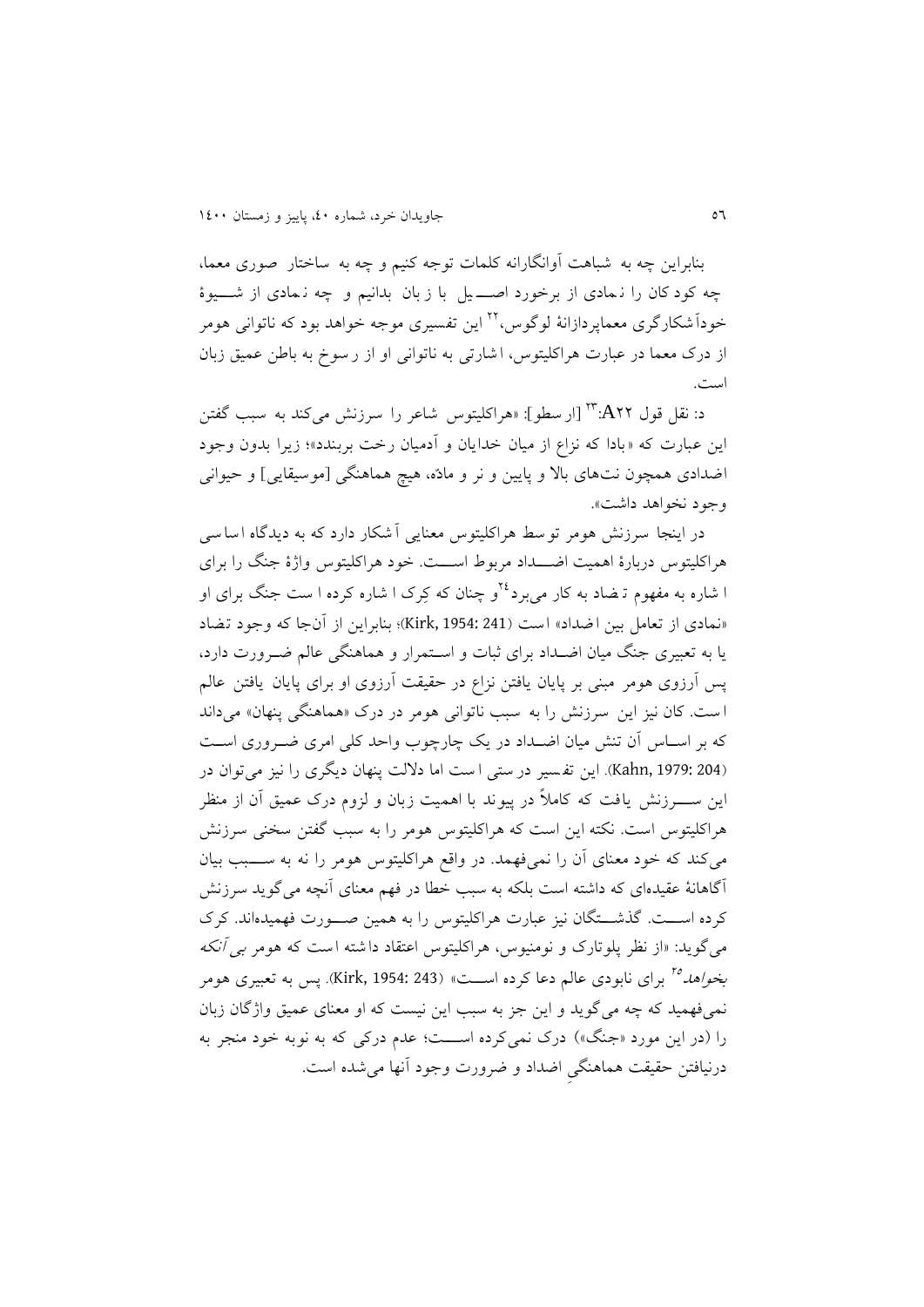اين تفستتیر همننان میتواند موجهتر شتتود اگر به اين نکته توجه کنیم که اين تنما موردی نیست که در آن هراکلیتوس به نحوی نشـان می دهد که شـاعر به طور کامل از معنای آنچه خودش میگوید نیز آگاه نیست. مورد دیگر از این د ست، قطعهٔ ۱۸۰ ست که اتفاقاً به لحاظ محتوا کاملاً مرتبط با مورد قبلی است.

ه. قطعهی ۸۰: «بايد دانســت که جنگ همگانی (ξυνόν) اســت و نزاع عدالت اســت و همه چیز بر طبق نزاع و ضرورت روی میدهد».

هومر در بخشـــی از ايلياد از زبان هکتور اين عبارت را بيان می کند که «جنگ مشترک (ξυνὸς) است و کشنده کشته می شود» (205 :Kahn, 1979). اين عبارت به گفته کان تنها ۲۰۰ خط با دعايی که از زبان آشيل برای پايان يافتن جنگ بيان می شود فاصله دارد. مقصود هومر در بیان این عبارت چنانکه از نیمه دوم آن پیداست اشاره به آسیب دوســــویهای اســــت که از جنگ به طرفــهای آن می رســــد. هراکلیتوس نیز دقیقاً کلمهٔ «خونوس» را برای توصیف جنگ به کار می برد اما او با استفاده از چندمعنایی این کلمه، معنای متفاوتی از اين عبارت مراد كرده ا ست و به حـضور فراگير و عام تـ ضاد در عالم اشاره کرده است؛ حضوری که میدانیم از نظر او برای حفظ ثبات عالم ضروری است. بنابراين او به تعبیر کان »به واژگان شاعران معنايی عمیق تر میبخ ند که خود شان آن را درنیافته بودند»<sup>۲۲</sup> (Ibid). پس در واقع در هزارتوی زبانیای که هراکلیتوس طراحی کرده است، هومر با اين عبارت پاسخ خود را که خواهان پايان جنگ شده بود داده است و بر نادر ست بودن آن صحه گذارده است؛ اما خود او نمیداند که پا سخ خود را داده است زيرا او عبارت خود را با آن معنايی که هراکلیتوس از واژه خونوس مراد می کند درک نکرده استت . اين را شتتايد بتوان نقطة اوج نقد هراکلیتوس بر شتتاعران از منظر توانايی برای فهم حقیقت مکنون در زبان قلمداد کرد زیرا حد نهایی عدم درک زبان جز این نیست که کسی معنای آنچه خود میگوید را نیز نداند.

و. قطعهی ٥٤: «هماهنگی پنهان از [هماهنگی] آشکار بهتر است». جنبهٔ حدسی تفسیری که از این قطعه ارائه می دهیم قطعاً بیش از سایر قطعات است اما در عین حال میتوان به طور موجهی آن را در متن تفســیری که ارائه کردهایم جای داد. يکی از معانی کلمة هماهنگی (ἁρμονία (وزن موستیقايی است و در رستالة تئايتتوس فلاطون در اشـــــاره به آهـنگ و چینش موزون کلـمات نیز به کار رفـته اســـــت<sup>۲۷</sup> (e175 ,Theaetetus(. بنابراين اين تصتور دور از ذهن نیست که هراکلیتوس، چنان که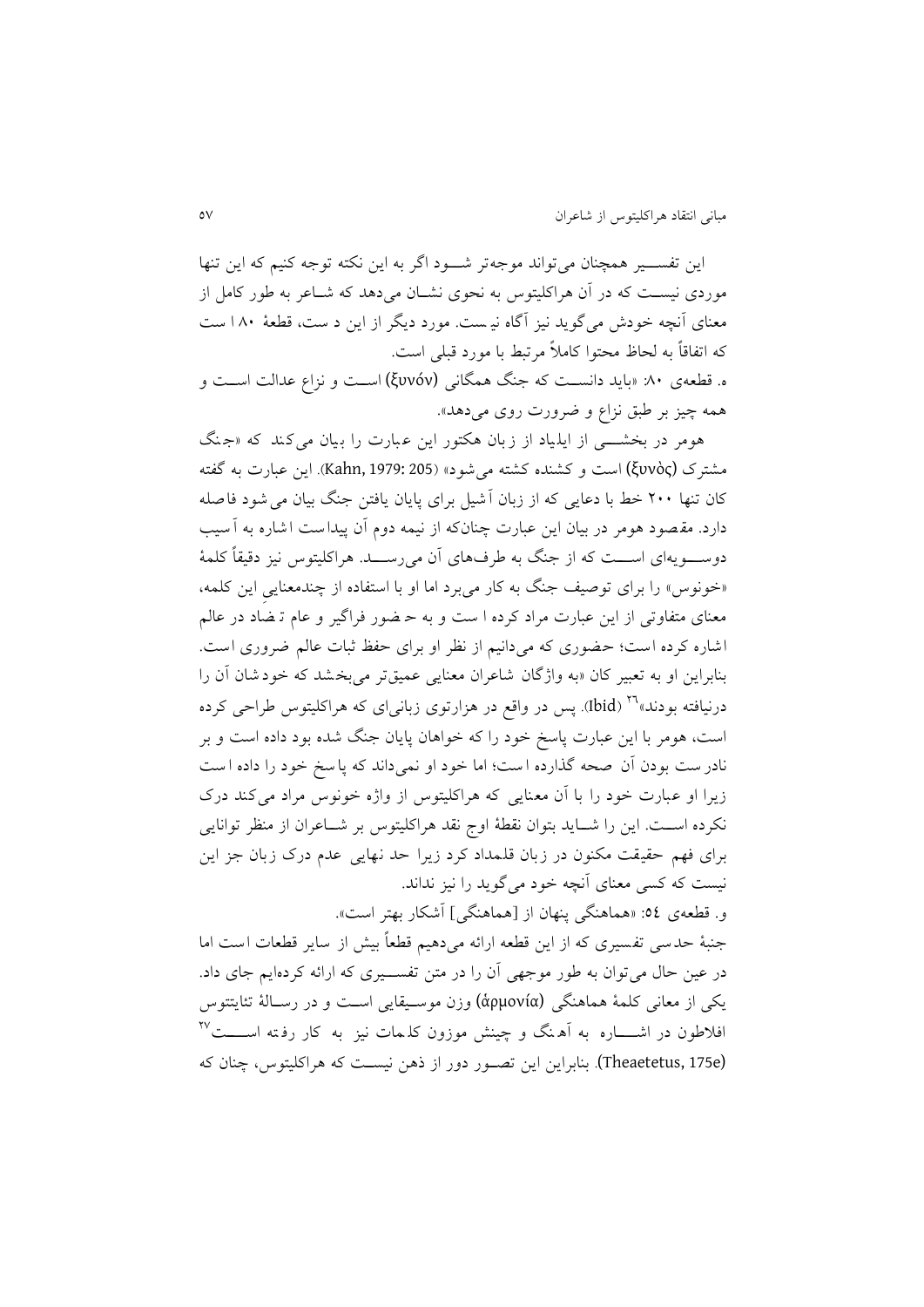خا صیت سبک بیان او ست، در کنار سایر معانی، این معنای زبانی را نیز مد نظر دا شته است. کان اين عبارت را پاسخی به فيثاغوريان قلمداد کرده (203 :Kahn, 1979) و کرک نیز نامحتمل دانسته است که هارمونی در اين جا به معنای وزن يا گام موسیقايی (scale) به کار رفته با شد<sup>۲۸</sup> (Kirk, 1954: 224). اما رابین سون احتمال داده ا ست که دلالتی زبانی در کار با شد و يکي از معانی عبارت اين با شد که: «ارتباطات سطحی فقرات زبانی در بیان خود هراکلیتوس، نیرو و قدرت انکشــاف کمتری نســـبت به ارتباطات پنهانی و ظريفتر [آن فقرات] دا شته با شند» (119: Robinson, 1987). اين تفسير دقيقاً مبتني بر اين بینش استت که هراکلیتوس زبان را واجد نوعی هماهنگی پنمان میشتتمرد که برای دست يافتن به آن هماهنگی بايد به عمق زبان رسوخ کرد (Ibid: 5). اما با توجه به ایکه زبان هراکلیتوس اساساً بر مبنای این هماهنگی پنهان شکل گرفته است و استفاده خاص او از واژگان در حقیقت راه آ شکار ساختن هماهنگی پنهان است، چندان منطقی به نظر نمیرستد که تصتور کنیم او هماهنگی پنمان و آشتکار زبان خود را از هم تفکیک کرده است. بر اين مبنا، تفسيری که موجهتر و منطقیتر به نظر می رسد اين است که هماهنگی آشتتکار را در وجه زبانیاش به زبان شتتاعران منتستتب بدانیم. بق اين تفستتیر، از نظر هراکلیتوس شاعران در استفاده از زبان در پی دست یافتن به هماهنگی و موزونی آشکار آن هستتتند و از نستتب ها و پیوندها و هماهنگی درونی آن، آنگونه که برای مثال در نثر هراکلیتوس به ظهور رسیده است، غافل اند.

# **.5 نتیجهگیری**

زبان برای هراکلیتوس به مثابه جلوه یا وجهی از لوگوس اســـت و از این رو می تواند تجلی گاه و در عین حال نهان گاهی برای حقیقت عالم باشـــد. به تعبیر دیگر خودِ زبان معمايی است که حل آن نیازمند گوشتی شــنوا و انتظاری برای یافتن امر غیرمنتظره و تلا شی برای ر سوخ در عمق واژگان ا ست. اما بنا بر تف سیری که از قطعات فوق ارائه شد، از نظر هراکلیتوس، رسوخ به عمق زبان مقامی نیست که شاعران به آن دست یافته باشتتتند، با آنکه در ظاهر بیش از هر کس به پیز و خم های زبان پرداخته اند و معانی واژگان را جستتتتجو کرده اند. شتتتاعران از نظر هراکلیتوس از درک معما عاجزند و اين تعبیری استتت از راه نبردن آنان به عمق زبان. اگر آنما معنای واژگان را درک میکردند، حتی معنای واژگانی که خود به زبان آوردهاند، در آن صــورت به درک حقیقتِ وحدت اضــداد پی میبردند و از بســیاردانی بدون فهم<sup>۲۹</sup> به دانســتن این حقیقت واحد که همه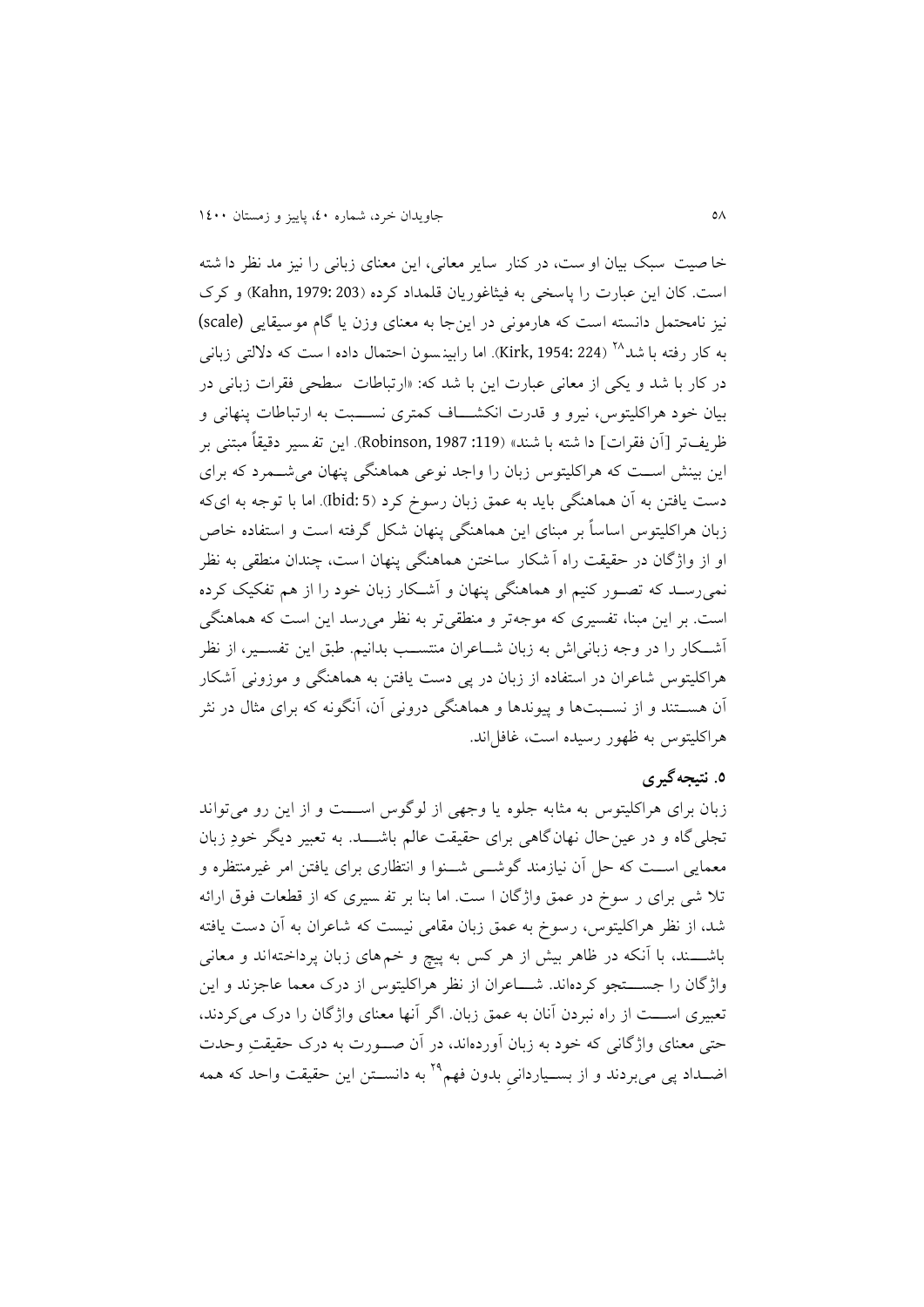چیز یکی است<sup>۳۰</sup> رهنمون می شدند. به تعبیر دیگر می توان نقد هراکلیتوس بر شاعران را همچون به در کردن رقیبان از میدان ادعای چیرگی بر دقایق عمیق زبان دانست. زبان در دل ابهامها و پیچ و تابهای خود که عموما مُلک مسلّم شاعران دانسته می شود حقیقت عالم را معماگونه آشتکار و نهان کرده است؛ اما چنان که هراکلیتوس می کوشت تا به مخاطب خود اشـارت کند، شــاعران تنها در ســطح زبان و در بند هماهنگی آشــکار آن ماندهاند و درک آن حقیقت پنهان تنها از خردمند™ راه به وحدت یافتهٔ نثرنویس برآمده است.

#### **پینوشتها**

۱. شــمارهٔ قطعات هراکلیتوس و ســایر پیش ســقراطیان در این مقاله به تبعیت از اغلب پژوهشــگران بر حسب شماره گزاری ديلز و کرانتس ذکر شده است؛ البته متن يونانی قطعات در کتاب The Texts of Philosophy Greek Early دنیع گراهال مالحظه شتتدهاند. برای ترجمه قطعات نیز عالوه بر مالحظه متن يونانی، ترجمههای انگلیسی گراهام، کان، بارنت و رابینسون مد نظر قرار داده شدهاند.

4. Pieter Seuren

8. Timon of Phlius

 $\epsilon$ . The Art and Thought of Heraclitus

)کتاب کان در دهههای اخیر تأثیر چنمگیری بر مطالعات مربوط به هراکلیتوس در جمان انگلیسی زبان گذاشته و دیدگاه هراکلیتوس در باب زبان را بیش از همیشــه در معرض توجه پژوهشــگران قرار داده است).

0. در تلفظ، معانی متفاوت کلمه با تکیه بر روی حروفی متفاوت از هم متمایز می شوند. اما هراکلیتوس از همین شباهت کلی نوشتاری استفاده کرده است.

v. Scythinus of Teos

 $\lambda$ . A Greek-English Lexicon, H. G. Liddell & R. Scott, ninth edition, Oxford U.niversity Press, 1996, pp. 770- 771: entry: ἡμέρα.

3. Greek Dictionary of The New Testament, James Strong, version 1.0, 1997, p. 212: entry: ἡμέρα.

04. p. 737: entry: εὐφρόνη

۰۱۱. عبارت ديگری از هراکليتوس درباره هزيود تو سط پلوتارک نقل شده ا ست (قطعه ١٠٦) که در آن، هزيود به سبب جدا کردن روزه ای سعد و نحس از يکديگر سرزنش می شود زيرا درنیافته ا س که طبيعت روزها يکي اســـت. اين قطعه مي تواند نشـــان دهد که هراکليتوس به تمايز يا وحدت واحدهای زمانی از لحاظ «کیفی» نیز توجه داشته است.

<sup>1 .</sup>Bruno Snell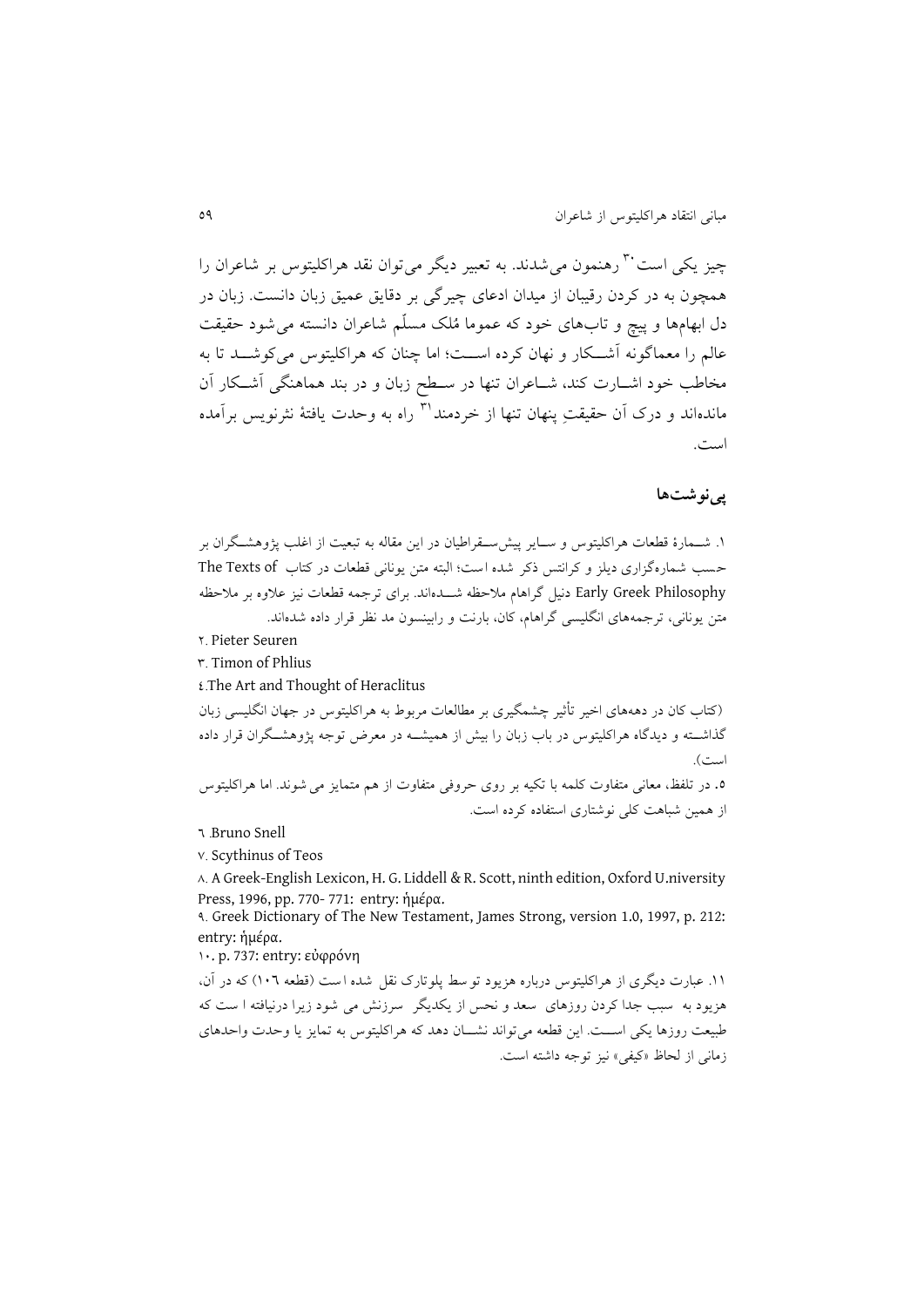۱۲. قطعه ٤٠ را می توان از جهاتی به عنوان شــــاهدی در تأييد اين نتيجهگيری ذکر کرد. هراکليت در قطعة مذکور با تحقیر از ب سیاردانی (πολυµαθίη (ک سانی چون هزيود و فیثاغورث سخن می گويد و اين بـسيارداني را بي ثمر و ناکارآمد براي د ست١يابي به فهم حقيقي (νόον) مي شمارد. بنابراين نوعي از دانايی يا حتی بـ سياردانی می تواند وجود دا شته با شد که متفاوت از فهم حقيقی با شد. به علاوه، کان در تفسیر این قطعه به این نکته بسیار جالب توجه اشاره کرده است که واژهی (nous) «از جمله معناهایی که دارد، به معنی خوب سخن گفتن و شنیدن نیز هست» (Kahn, 1979: 107).

### 08. Archilochus

.00 چنان که در دائرةاملعارف بريتانیکا آمده استتت ، اين ديدگاه رينتتته شتتتناختی درباره پیوند راپزود و را بدوس در گذشتته در میان محققان رواج داشتته استت (نک به: دائرةالمعارف بریتانیکا در .(Rhapsodes :ميل مدخل: Rhapsodes).

۱۵. همان طور که لاوين اشــاره میکند می توان نام بردن از شـــاعری جدی مثل هومر و هزل پردازی همچون آرخیلوخوس را «ا شارهای تمامیتبخش» تصور کرد که با ذکر دو سر متضاد یک طیف واحد، در حقیقت به همهٔ آن طیف اشاره کرده است (Lavigne, 2016: 86).

١٦. اين اگرچه تبيينی قابل ملاحظه ا ست اما به نظر می ر سد گفتن اينکه هراکليتوس می خواهد خود را به عنوان نوع ديگری از چامهخوان يا نقال (aoidoi) معرفی کند که اتفاقاً در نقطه مقابل شــــاعران قرار دارد و حکمت را روايت میکند (89-87 :Ibid)، چندان با رويکرد نظری و عملی هراکليتوس در دوری گزيدن از عامه مردم سازگار نيست؛ هراکليتوس مسلماً از نظر خودش حکمت را بيان میکند اما به نظر نمی رسد به نحو قانع کنندهای بتوان از گفتار و رفتاری که از او نقل شده است استنباط کرد که او نظری به جايگاه روايتگران و چامهخوانان به عنوان آموزگاران و سرگرمکنندگان توده مردم داشته است.

#### 17. gives a sign (σημαίνει)

۱۸. به علاوه، معما همواره نوعی «بازی» است و به عنوان بازی در نسبت با کودکان قرار دارد. پس اگر هراکلیتوس در قطعه ٥٢ می گوید: «[...] پادشاهی از آن کودک است» نامحتمل نیست که خرد و حقیقت

حاکم بر عالم را به سبب شیوة معماگون خودآشکارگریاش در قالب يک کودک تصوير کرده باشد. ۱۹. هراکلیتوس در قطعهٔ ۱۸ میگوید: «کســـی که منتظر امر نامنتظره نیســـت آن را نمی یابد، زیرا آن راهنیافتنی و د شوار ا ست». میتوان این قطعه را تو صیفی از شیوهٔ حل معما دان ست زیرا در برابر یک معما اگر کســــی تنها در ســـطح درک عادی و معمول واژگان و عبارات باقی بماند راهی به درک آن نخواهد يافت؛ تنها با رويکردی که در انتظار و در جـ ستجوی معنای غیرعادی و نامنتظره ا ست می توان راز يک معما را گنود.

# 20 Wismann 21 Bollack

.44 نک به پاورقی شماره .3 .48 در شماره گذاری قطعات تو سط ديلز، عباراتی که در آن ما ک سانی غیر از هراکلیتوس مطلبی را از او نقل به م ضمون میکنند يا دربارهٔ او ه ستند در د ستهٔ A و قطعاتی که کلمات آنها از خود هراکلیتوس ا ست در د ستهٔ B جای گرفتهاند. همهٔ قطعاتی که ما پیش تر نقل کردیم از د ستهٔ B بودند اما این عبارت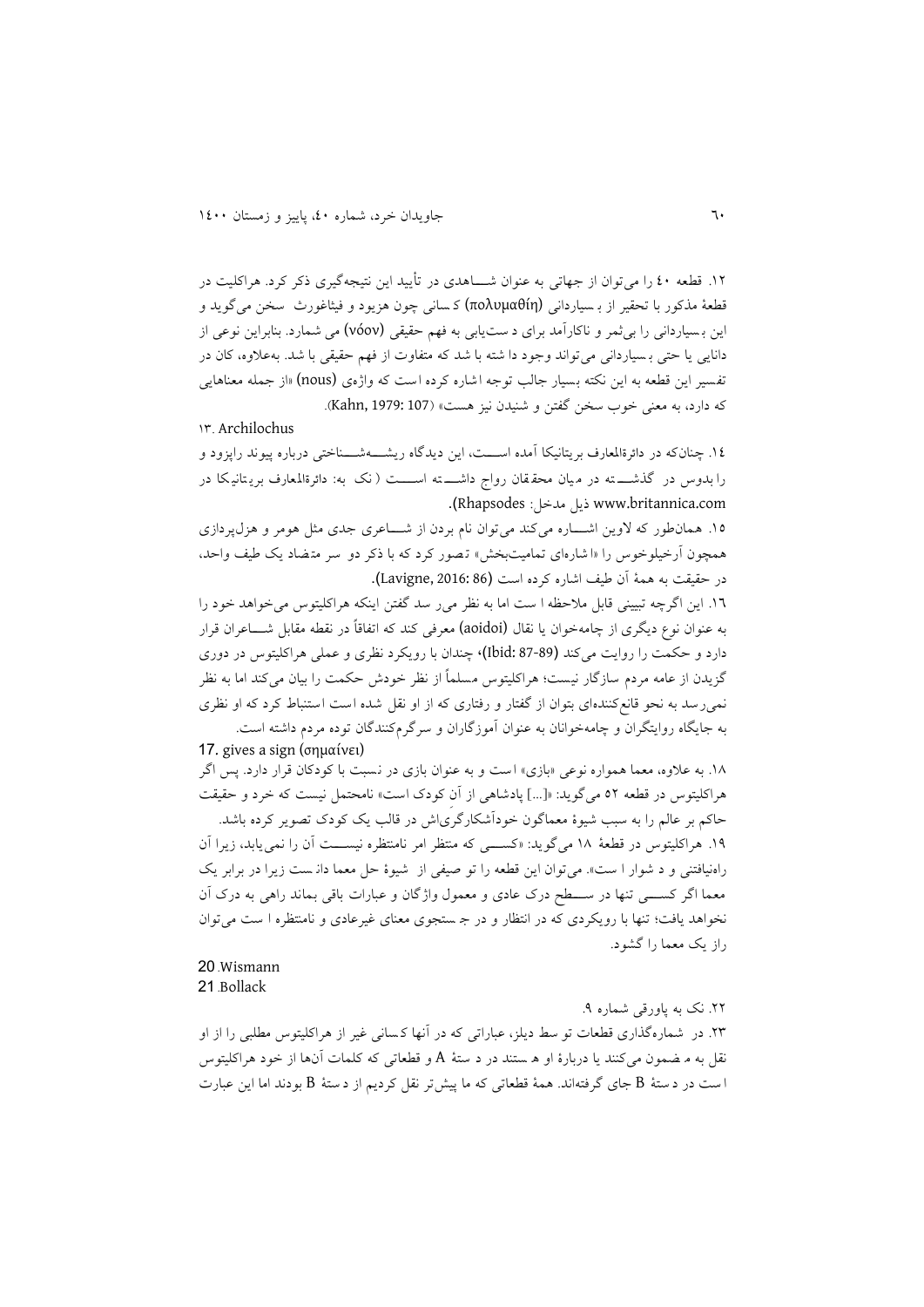از دست ة A و بنابراين متمايز از قطعة 44B اس . اين عبارت در واقع از ارسطوس که در کتاب اخال اودموسی آمده اس . .40 نک به قطعات 34 و .58 .45 تأکید از ماس . .41 میر جمع به اين دلیع اس که چنین عبارتی را آرخیلوخوس نیز در معنايی منابه معنای هومری بیان کرده اس . .41 λαβών λόγων ἁρμονίαν لیدل و ا سکات معنای اين عبارت را اينگونه تو یی داده اند: ترتیب درخور کلمات چنان که بتوان آن را در قالب موسیقايی نماد. )ἁρμονία :entry 244: .p). .43 دلیع کرک اين استتت که در صتتتورتی که آن را به اين معنا بگیريم، عبارت »وزن یيا گاله پنمان « بیمعنا خواهد بود. اما در اين ا ستدالل اين نکته ناديده گرفته شده ا س که هراکلیتوس می تواند هر دو معنای اصلی واژه يعنی »پیوند يا هماهنگی« و »وزن موسیقايی « را مراد کرده باشد، اما يکی را در ارتباط با صتف »آشتکار « و ديگری را در ارتباط با صتف »پنمان«. به اين ترتیب عبارت چنین معنايی خواهد داش : هماهنگی )يا پیوند( پنمان از موزونی آشکار بمتر اس . .43 نک به قطعه 04 .84 نک به قطعه 54 .80 برای ا شاره به حقیق »خردمندی« (σοφία (نک به قطعات ،00 ،54 043ع برای ا شاره کنايه آمیز به خردمندی هومر نک به قطعه .51

#### References

- Borgmann, Albert. (1974). *The Philosophy of Language*. Hague: Nijhoff.
- Burnet, John (1920). *Early Greek Philosophy* (3rd Edition). London: A & C Black.
- Graham, Daniel W. (2010). *The Texts of Early Greek Philosophy.* Cambridge: Cambridge University Press.
- Graham, Daniel W. (2019). "*Heraclitus*", *The Stanford Encyclopedia of Philosophy* (fall 2019 Edition), Edward N. Zalta (ed.), URL = <https://plato.stanford.edu/archives/fall2019/entries/heraclitus/ >.
- Hülsz, Enrique. (2013). "*Heraclitus on Logos: Language, Rationality and the Real*" in: Doctrine and Doxography, Ed by Sider & Obbink. De Gruyter. pp. 281-301.
- Kahn, Charles H. (1964). "*A New Look At Heraclitus*" in: American Philosophical Quarterly, Vol. 1, No. 3, pp. 189-203.
- Kahn, Charles H. (1979). *The Art and Thought of Heraclitus.* Cambridge: Cambridge University Press.
- Kirk, G.S. (1954*). Heraclitus, The Cosmic Fragments*. Cambridge: Cambridge University Press.